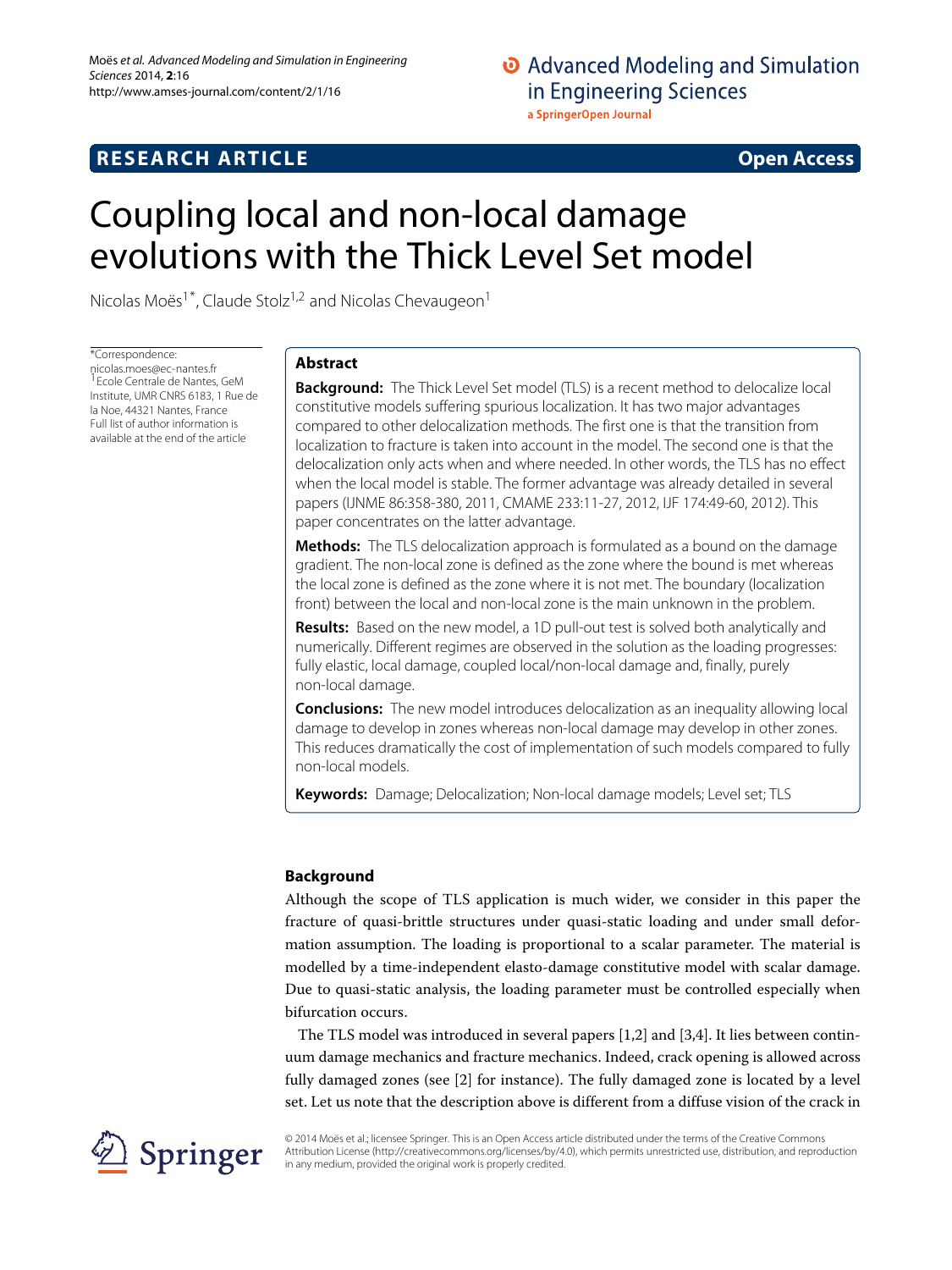which crack opening is not explicitly modeled as in the phase-field approach [\[5-](#page-19-4)[7\]](#page-19-5) or the variational approach to fracture [\[8,](#page-19-6)[9\]](#page-19-7). We are rather in the vein of transition from damage to fracture as in [\[10\]](#page-19-8). However, the TLS will not be in need of a cohesive zone to perform the transition. The model can be considered as a continuous transition from damage to fracture.

The main idea of the TLS for quasi-brittle fracture is to bound the spatial gradient of the damage variable *d*, thus avoiding spurious localization. One imposes that the spatial damage distribution satisfies at all time

<span id="page-1-1"></span>
$$
\|\nabla d\| \le f(d) \text{ on } \Omega \tag{1}
$$

where  $\Omega$  is the domain of interest. The choice of the function  $f(d)$  will be discussed in what follows. As damage evolves, one eventually wants to locate the crack, i.e. the zone for which  $d = 1$ . However, finding the iso-contour  $d = 1$  for a quantity d than cannot go beyond 1 is a tedious operation. This is where the level set ingredient comes into play. Variable *d* is expressed in terms of a level set  $\phi$  as depicted in Figure [1.](#page-1-0) This relation introduces a length scale  $l_c$ . Finding the zone  $d = 1$ , is now well-posed since the level set  $\phi$  is not strictly limited to  $l_c$  but may go beyond. With the use of the surrogate variable  $\phi$ , condition [\(1\)](#page-1-1) may be rewritten as

<span id="page-1-2"></span>
$$
\begin{cases} \|\nabla \phi\| \le 1\\ d = d(\phi) \end{cases} \tag{2}
$$

where *f* (*d*) in [\(1\)](#page-1-1) is related to *d*( $\phi$ ) by *f* (*d*) = *d'* ( $\phi$ (*d*)) (the prime indicating the derivative of *d* with respect to  $\phi$ ). The function  $d(\phi)$  is called the damage shape function and is the main ingredient of the TLS. Equation [\(2\)](#page-1-2) above indicates that  $\phi$  is a distance function in the zone where the constraint is active (we name this zone the localization zone). The evolution of a distance function has been analyzed and updating algorithm proposed in [\[11\]](#page-20-0). In the localization zone, the evolution of  $\phi$  is non-local, indeed

<span id="page-1-3"></span>
$$
\|\nabla\phi\| = 1 \Rightarrow \nabla\dot{\phi} \cdot \nabla\phi = 0
$$
\n(3)

The rate of change of  $\phi$  is thus uniform on any segment aligned with  $\nabla \phi$  and the rate of *d* is given by  $d=d'(\phi)\phi$ . Such segments over which  $\phi$  is uniform are depicted in Figure [2.](#page-2-0) In the local zone, the evolution of  $\phi$  stems from the evolution of *d* and the relation  $d = d(\phi)$ .

The delocalization [\(1\)](#page-1-1) used in the TLS is different from existing delocalization techniques. Indeed, it directly uses the norm of the damage gradient. It is thus a Hamilton-Jacobi type equation. On the contrary, damage gradient models [\[12-](#page-20-1)[14\]](#page-20-2) yield Laplacian damage type equation rising the question of proper boundary conditions.

<span id="page-1-0"></span>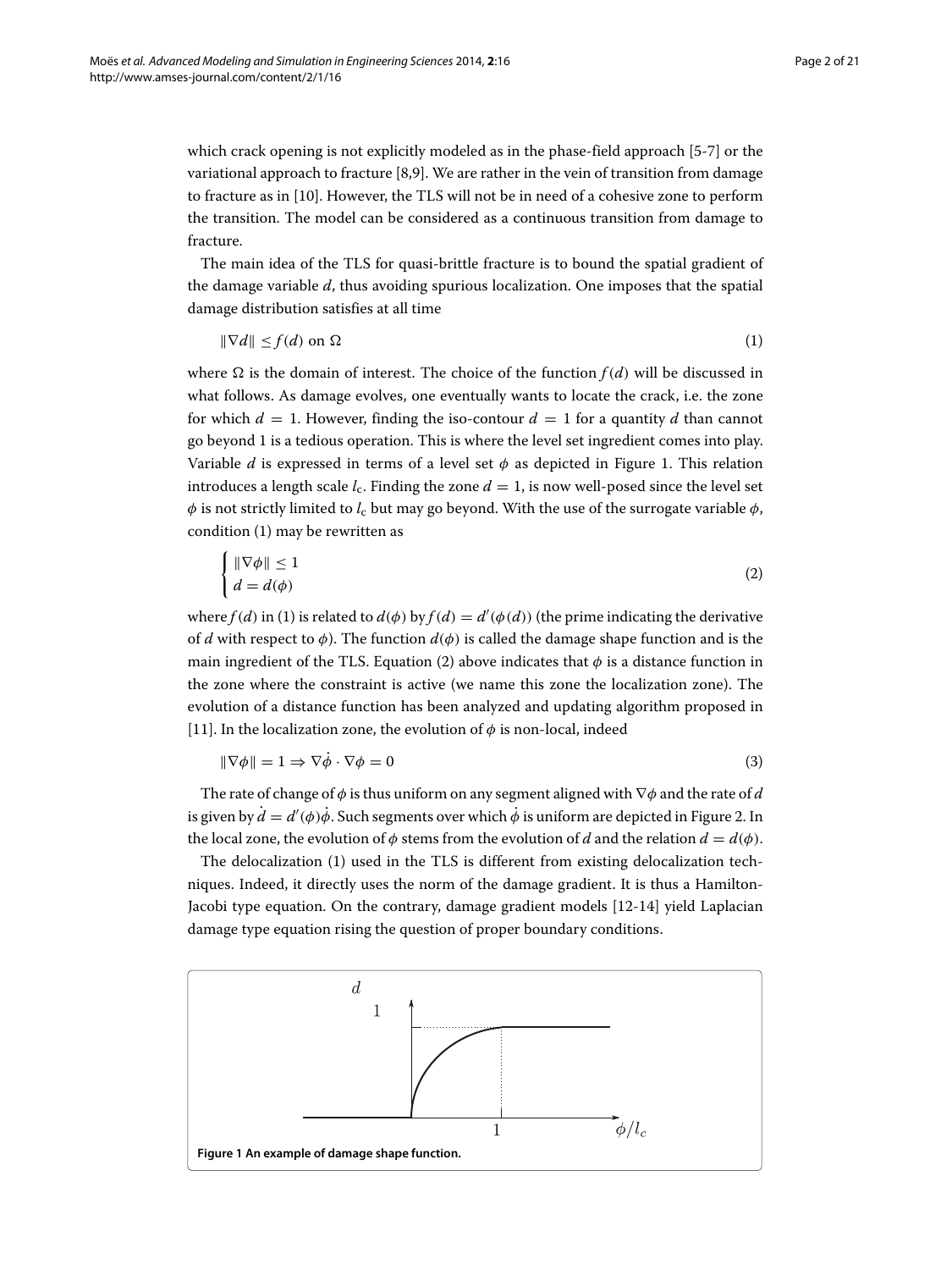

<span id="page-2-0"></span>The TLS shares some similarities with the so-called non-local integral approach [\[15](#page-20-3)[,16\]](#page-20-4) in which weighted averages are performed over segments (1D), disks (2D) and spheres (3D) of fixed size. In the TLS approach, however, weighted averages are always performed on segments (Figure [2\)](#page-2-0) whatever the dimension of the body and over a length which is not fixed in time but evolves from zero to a maximum length *l<sub>c</sub>*. Finally, note that as  $l_c$  is the minimal distance between a point where  $d = 0$ and a fully damaged point,  $d = 1$ , it plays the role of the fracture process zone size.

After this quick introduction of the TLS, we get to the objective of the paper. In previous TLS paper, the delocalization condition [\(2\)](#page-1-2) was considered as an equality on the whole domain. It meant that *d* was zero on the domain except in zone where the gradient norm was fixed. The short-coming of this view was that uniform or smooth damage field (because of damage hardening for instance) could not be modeled prior to localization. The inequality analyzed in this paper allows a combination of local and non-local evolutions. In the literature, the possibility to combine both local and non-local approach is seldom discussed with the exception of the so-called morphing numerical technique [\[17](#page-20-5)[,18\]](#page-20-6).

The paper is organized as follows. The TLS concept with the inequality constraint discussed above are detailed in the first section. Next, the TLS boundary value problem is set up and a dissipation analysis is carried out. A 1D pull-out is solved semi-analytically to show the main feature of the TLS solution. This 1D test is then solved numerically with the TLS to observe the influence of the parameters choice in the model. A conclusion and perspectives end the paper.

#### **Methods**

We consider a solid body occupying a domain  $\Omega.$  The external surface  $\partial \Omega$  is composed of two parts  $\partial \Omega_u$  and  $\partial \Omega_T$  on which the displacements  $\lambda u^{\rm d}$  and the loading  $\lambda T^{\rm d}$  are prescribed, respectively. The parameter  $\lambda$  is a loading parameter.

Small strains and displacements are assumed as well as quasi-static evolution. The current state is characterized by the displacement field *u*, from which the strain field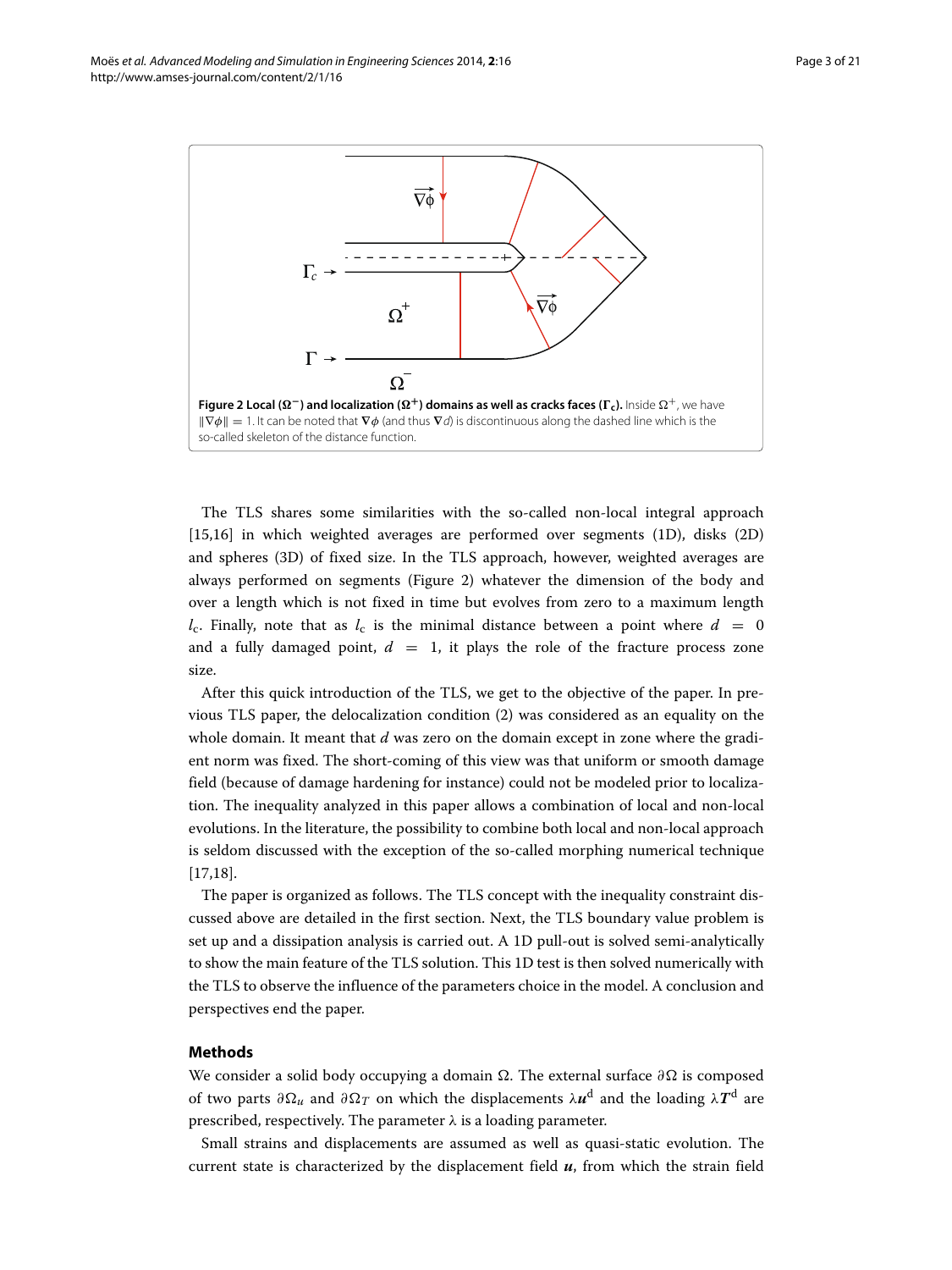$\epsilon = \frac{1}{2}(\nabla u + \nabla u^T)$  is derived. The current state is also characterized by an internal scalar variable, the damage denoted *d*. In this paper, we will not consider other internal variables.

Regarding the material model, we consider a free energy  $\psi(\epsilon, d)$  from which the stress tensor *σ* and local energy release rate *Y* may be derived

<span id="page-3-2"></span>
$$
\sigma = \frac{\partial \psi(\epsilon, d)}{\partial \epsilon}, \quad Y = -\frac{\partial \psi(\epsilon, d)}{\partial d} \tag{4}
$$

The potential  $\psi$  is assumed for now at least convex with respect to  $\epsilon$ . The need for other properties will be discussed later.

Regarding the time-independent damage evolution, we consider a function *y* depending on damage and strain history (through *e*) such that

<span id="page-3-0"></span>
$$
\dot{d} \ge 0, \quad y(e, d) - Y_c \le 0, \quad (y(e, d) - Y_c)\dot{d} = 0 \tag{5}
$$

where

$$
e = e(\epsilon(\tau), \tau \le t) \tag{6}
$$

and  $Y_c$  is some threshold. We believe the above formalism encompasses most of the damage models in the literature. To be even more general, one may consider two relations of the kind [\(5\)](#page-3-0): one for damage in tension and a second one for damage in compression and then combine these damages into *d*. One has a so-called associated damage model when the *y* variable is *Y*. In this case, damage evolution is expressed in terms of the dissipation potential  $\varphi^*(Y)$  which is the indicator function of  $Y - Y_c \leq 0$ :

$$
\dot{d} \in \frac{\partial \varphi^*(Y)}{\partial Y} \tag{7}
$$

Such model was already considered in [\[1\]](#page-19-0) for dissymmetric tension-compression evolution. We emphasize the fact that the TLS description is not restricted to associated damage models.

What we have described so far is a purely local damage model. This type of model is known to suffer spurious localizations meaning that the damage gradient may become infinite. The main idea of the TLS approach is to bound damage gradient as expressed in [\(1\)](#page-1-1). In the TLS model, damage is allowed to go to 1 (but not beyond of course). The location of a crack (or fully degraded zones like in comminution problems) is defined by the set of points for which  $d = 1$ . Numerically speaking, finding the set of points for which  $d = 1$  knowing that *d* may not go beyond 1 is not very practical. This is why the TLS expresses damage in terms of a surrogate variable  $\phi$  whose values are not limited as depicted in Figure [1.](#page-1-0) We assume the following regularity on  $d(\phi)$ 

$$
\begin{cases}\nd(\phi) \in C^0( ]-\infty, +\infty[)\text{ and monotonically increasing} \\
d(\phi) = 0 \text{ if } \phi \le 0 \\
d(\phi) = 1 \text{ if } \phi \ge l_c \\
d(\phi) \in C^1( ]0, l_c[)\n\end{cases}
$$
\n(8)

Finding the subdomain where  $d = 1$  is equivalent to find the subdomain whose boundary is the iso-contour  $\phi = l_c$ .

In terms of the surrogate variable,  $\phi$ , condition [\(1\)](#page-1-1) reads

<span id="page-3-1"></span>
$$
\|\nabla\phi\| \le 1\tag{9}
$$

provided  $f(d)$  is given by

$$
f(d) = d'(\phi(d))
$$
\n<sup>(10)</sup>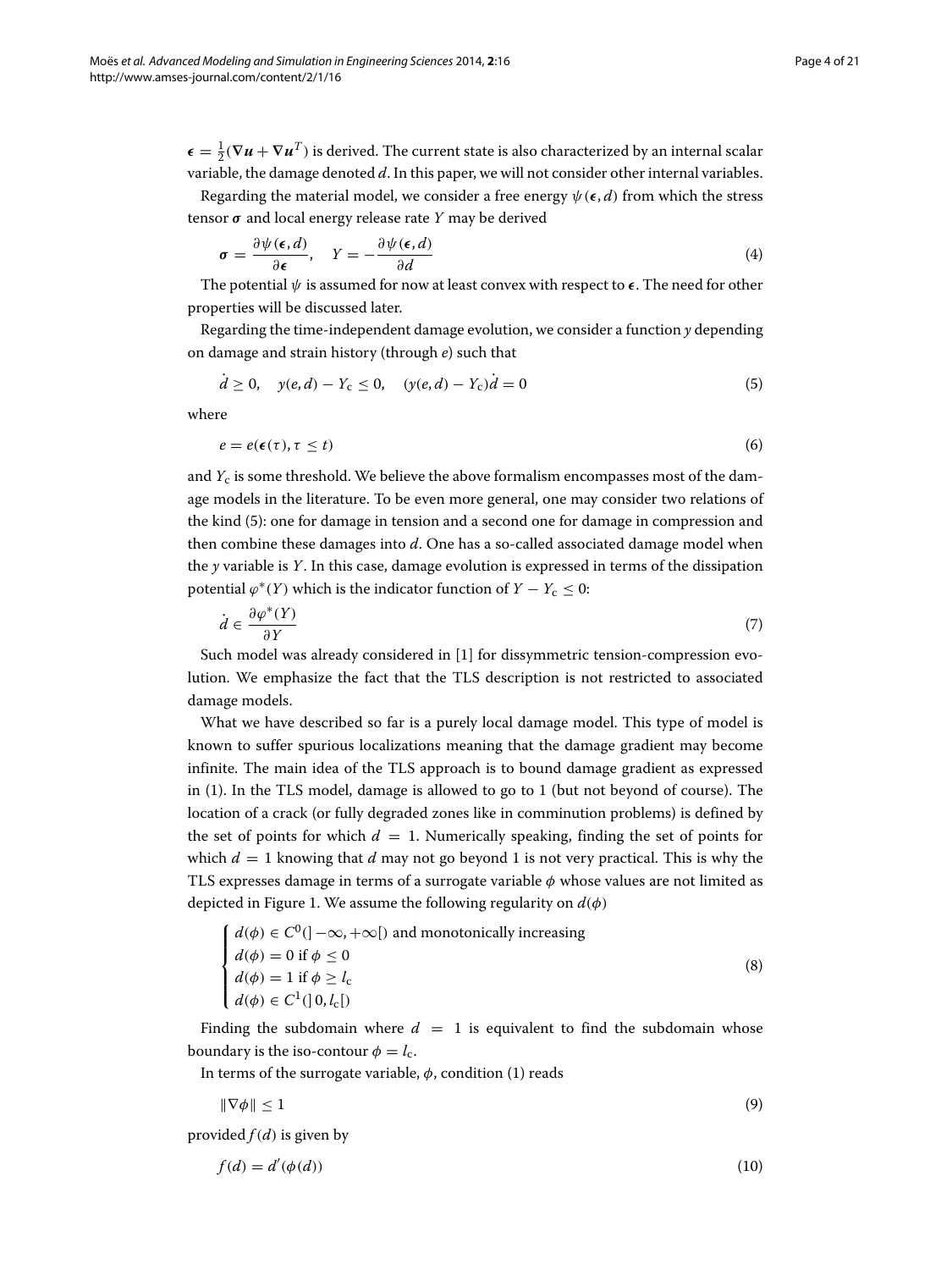For instance, if *d* is linear with respect to  $\phi$ , the gradient of damage will be bounded by a constant

$$
d = \phi / l_c, \phi \in [0, l_c] \Longrightarrow \|\nabla d\| \le \frac{1}{l_c} \tag{11}
$$

whereas for more complex function  $d(\phi)$ , the bound depends on the level of damage. For instance, for the profile shown in Figure [1,](#page-1-0) we have

$$
d = 1 - (1 - (\phi/l_c))^2 \Longrightarrow \|\nabla d\| \le \frac{2}{l_c} \sqrt{1 - d} \tag{12}
$$

For a general power law with  $n > 1$ , we obtain

$$
d = 1 - (1 - (\phi/l_c))^n \Longrightarrow \|\nabla d\| \le \frac{n}{l_c} (1 - d)^{1 - 1/n}
$$
\n(13)

Whether local or non-local constitutive model should be used at a point *x* is based on condition [\(9\)](#page-3-1).

<span id="page-4-0"></span>
$$
\|\nabla\phi(x)\| < 1 \Rightarrow \text{Local constitutive model at } x \tag{14}
$$

 $\|\nabla \phi(\boldsymbol{x})\| = 1 \Rightarrow$  Non-Local constitutive model at *x* (15)

$$
\|\nabla\phi(x)\| > 1 \qquad \text{forbidden} \tag{16}
$$

The first condition is the major novelty of this paper, compared to previous paper on the TLS. At any time *t*, the domain may thus be decomposed into three non-overlapping zones : a local zone  $\Omega^-$ , a non-local zone  $\Omega^+$  and a fully damaged zone  $\Omega_{\rm c}$ 

$$
\overline{\Omega} = \overline{\Omega_{\rm c}} \cup \overline{\Omega^{+}} \cup \overline{\Omega^{-}}
$$
\n(17)

$$
\Omega^{-} = \{ \boldsymbol{x} \in \Omega : \|\nabla \phi(\boldsymbol{x})\| < 1, \phi(\boldsymbol{x}) < l_{\mathrm{c}} \} \tag{18}
$$

$$
\Omega^+ = \{ \mathbf{x} \in \Omega : \|\nabla \phi(\mathbf{x})\| = 1, \phi(\mathbf{x}) < l_c \} \tag{19}
$$

$$
\Omega_{\rm c} = \{x \in \Omega : \phi(x) \ge l_{\rm c}\}\tag{20}
$$

We define also the boundary  $\Gamma_c$  of the fully damaged zone and the interface  $\Gamma$  between the local and non-local zones.

$$
\Gamma_{\rm c} = \partial \Omega_{\rm c}, \quad \Gamma = \overline{\Omega^+} \cap \overline{\Omega^-} = \partial \Omega^+ \cap \partial \Omega^- \tag{21}
$$

The boundary  $\Gamma_c$  defines the crack faces. Figure [2](#page-2-0) shows a typical scenario of a crack appearing inside the localization zone.

Note that the volume measure of  $\Omega_{\rm c}$  may be zero. This information is part of the solution process. We expect different shapes of  $\Omega_\mathrm{c}$  in comminution and brittle crack propagation.

#### **Eikonal equation**

Condition,  $\|\nabla \phi(\mathbf{x})\| = 1$  is a non-linear first-order partial differential equation. It is called an eikonal equation and belongs to the Hamilton-Jacobi equation family. Among the possible solution satisfying  $\|\nabla \phi(\mathbf{x})\| = 1$ , we will pick the one corresponding to the vanishing viscosity solution [\[19\]](#page-20-7). It is characterized by

$$
\phi(x) = \min_{y \in \Gamma} (\phi(y) + d(x, y)), x \in \Omega^+ \tag{22}
$$

where  $d(\pmb{x},\pmb{y})$  is the length of the shortest path connecting  $\pmb{x}$  and  $\pmb{y}$  inside  $\Omega^+$ . The value of  $\phi$  at  $x \in \Omega^+$  can be thought as the minimal fare to go from  $\Gamma$  to  $x$ . The fare being the sum of the initial fare  $\phi(y)$  plus the mileage from  $y$  to  $x$ . Damage on  $\Omega^+$  is thus fully determined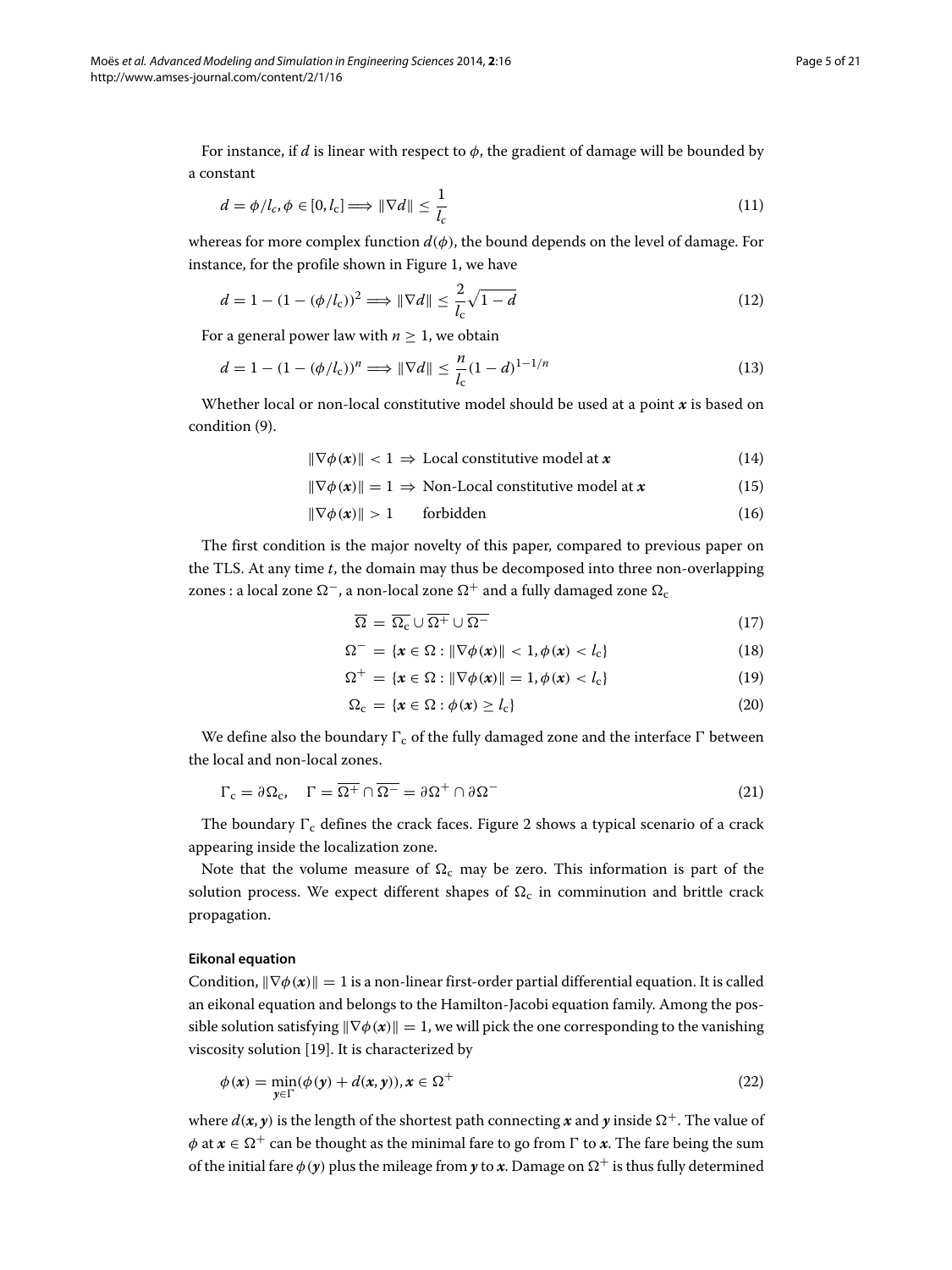from values on  $\Gamma$ . A 1D example of  $\phi$  satisfying the eikonal on a segment  $[b, d]$  is given in Figure [3.](#page-5-0)

The fact that damage is related to a variable satisfying the eikonal equation, the cornerstone of the level set technology [\[11\]](#page-20-0), explains why the damage model is coined Thick Level Set. In the non-local zone, damage is modeled over a thick layer in terms of level sets.

#### **Damage evolution**

In the local zone,  $\Omega^-$ , damage evolution is local and given by [\(5\)](#page-3-0). In the non-local zone,  $\Omega^+$ , damage rate is related to  $\phi$  by

$$
\dot{d} = d'(\phi)\dot{\phi} \tag{23}
$$

where  $\dot{\phi}$  is uniform on segments aligned with  $\nabla \phi$ , see Equation [\(3\)](#page-1-3). We denote this space as A:

$$
\dot{\phi} \in \mathcal{A} = \left\{ a(\mathbf{x}) \in L^2(\Omega^+) : \nabla a \cdot \nabla \phi = 0 \right\}
$$
\n(24)

Non-local damage evolution boils down to decomposing  $\Omega^+$  into a set of independent segments and finding a value  $\dot{\phi}$  over each of them.

As in [\[2\]](#page-19-1), we suggest to introduce averaged quantities,  $\vec{y}$ ,  $\dot{d}$  over each segments. This may be expressed by a projection operation.

<span id="page-5-1"></span>
$$
\overline{y} \in \mathcal{A} : \int_{\Omega^+} \overline{y} d' a \, d\omega = \int_{\Omega^+} y d' a \, d\omega, \quad \forall a \in \mathcal{A}
$$
 (25)

<span id="page-5-2"></span>
$$
\overline{\dot{d}} \in \mathcal{A} : \int_{\Omega^+} \overline{\dot{d}}a \, d\omega = \int_{\Omega^+} \dot{d}a \, d\omega, \quad \forall a \in \mathcal{A}
$$
 (26)

We note that the averages satisfy the following property

$$
\int_{\Omega^+} \overline{y} \overline{d} \, d\omega = \int_{\Omega^+} y \overline{d} \, d\omega \tag{27}
$$

The above indicates that duality is preserved through the averaging technique. This is not often the case in delocalization techniques as discussed in [\[20\]](#page-20-8).

The local constitutive model, [\(5\)](#page-3-0), is then expressed in terms of the non-local quantities

$$
\overline{\dot{d}} \ge 0, \quad \overline{y} - Y_c \le 0, \quad (\overline{y} - Y_c) \overline{\dot{d}} = 0 \tag{28}
$$

<span id="page-5-0"></span>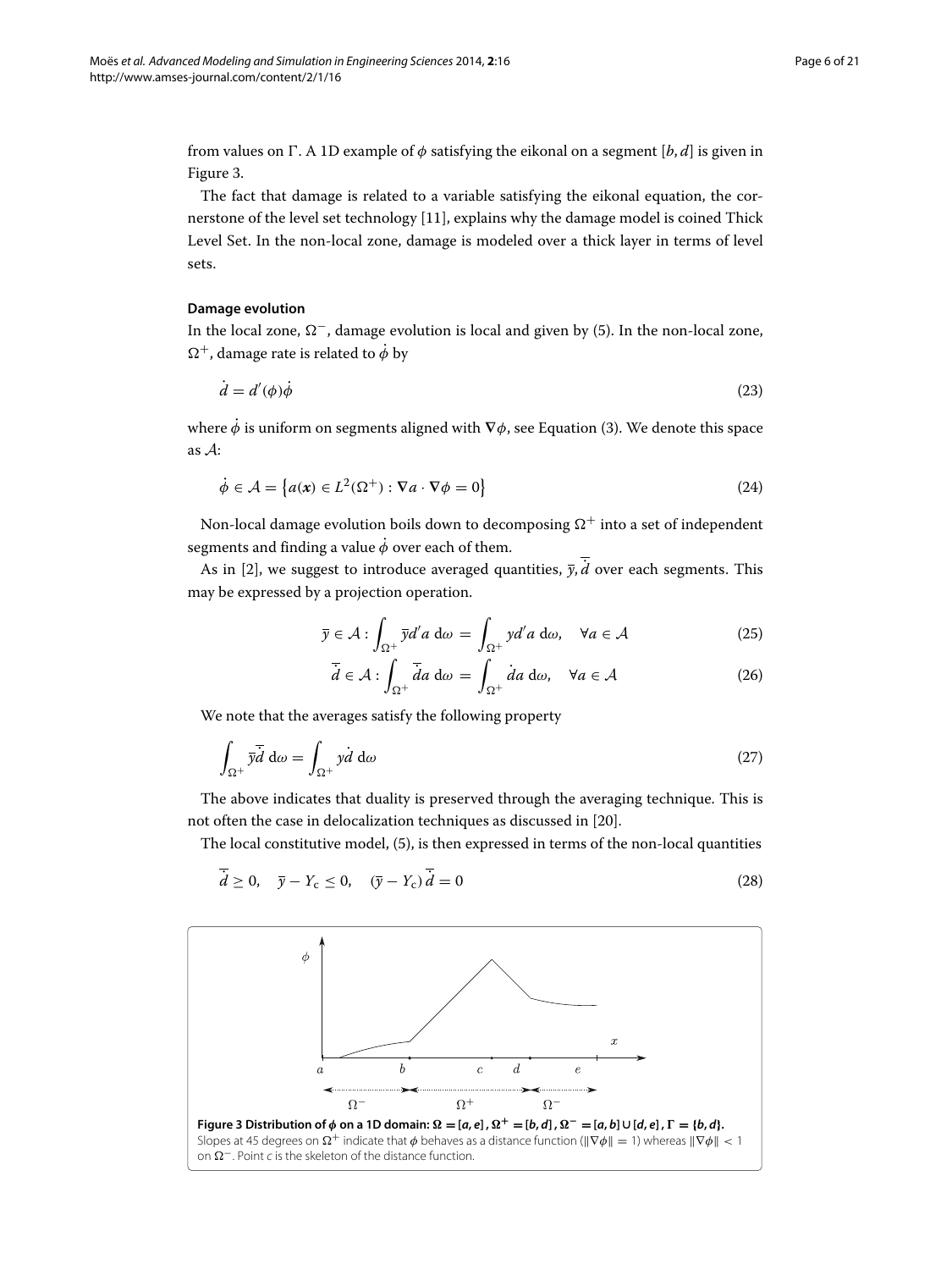where we have assumed  $Y_c$  uniform (if not it needs to be averaged by formula [\(25\)](#page-5-1)). Finally, we write the relation giving  $\dot{\phi}$  in terms of  $\dot{d}$ :

$$
\overline{\dot{d}} = \overline{d'}\dot{\phi}, \quad \overline{d'} \in \mathcal{A} : \int_{\Omega^+} \overline{d'}a \, d\omega = \int_{\Omega^+} d'a \, d\omega, \quad \forall a \in \mathcal{A}
$$
 (29)

To end this section we illustrate the average formula on the 1D example depicted in Figure [3.](#page-5-0) Averages are given by

On 
$$
[b, c] : \overline{y} = \frac{\int_b^c y d'(\phi) dx}{\int_b^c d'(\phi) dx}, \quad \overline{d}(x) = \frac{\int_b^c \overline{d} dx}{\int_b^c dx}
$$
 (30)

On 
$$
[c,d]: \overline{y} = \frac{\int_c^d y d'(\phi) dx}{\int_c^d d'(\phi) dx}
$$
,  $\overline{d}(x) = \frac{\int_c^d d dx}{\int_c^d dx}$  (31)

#### **TLS boundary value problem**

We are now able to define the boundary value problem. The set of admissible displacements is given by

$$
\mathcal{U} = \left\{ \boldsymbol{u} \in C^0(\Omega \setminus \Omega_c), \int_{\Omega \setminus \Omega_c} \psi(\boldsymbol{\epsilon}(\boldsymbol{u}), d(\phi)) \, \mathrm{d}\omega < +\infty, \boldsymbol{u} = \lambda \boldsymbol{u}^{\mathrm{d}} \text{ on } \partial \Omega_u \right\} \tag{32}
$$

The fact that the fully damage zones are removed from the domain is important. It allows the displacement to be discontinuous across  $\Gamma_c$ . Regarding the regularity of the displacement, we request that the energy, i.e. integral of  $\psi$  over  $\Omega \setminus \Omega_{\rm c}$ , is finite. This space is not simply  $H^1$  as in elasticity since the stiffness is possibly vanishing on  $\Gamma_c$  boundary [\[21\]](#page-20-9).

Regarding the  $\phi$  variable, it is required to be continuous over  $\Omega$  and belong to the set  $\mathcal{K}.$ The admissible set for  $\phi$  is denoted K.

$$
\mathcal{K} = \left\{ \phi \in C^0(\Omega) : \|\nabla \phi(x)\| = 1, x \in (\Omega^+ \cup \Omega_c), \|\nabla \phi(x)\| < 1, x \in \Omega^- \right\} \tag{33}
$$

The continuity requirement on  $\phi$  leads to a Hadamard compatibility condition on the moving boundary  $\Gamma$ . Let us define the jump of a quantity f across  $\Gamma$  by

$$
[f]_{\Gamma}(x,t) = f^{+}(x,t) - f^{-}(x,t)
$$
\n(34)

The exponent  $-$ /+ placed on some quantities *f* defined at *x* on  $\Gamma$  has the following meaning

$$
f^{\pm}(x,t) = \lim_{h \to 0^+} f(x \pm h n(x,t), t)
$$
\n(35)

where  $\pmb{n}$  is the outward normal to  $\Omega^+$ . With these notations we have

$$
\left[\dot{\phi}\right]_{\Gamma} + \left[\nabla\phi\right]_{\Gamma} \cdot \mathbf{n} \, \nu_{\mathbf{n}} = 0 \tag{36}
$$

where  $v_n$  is the normal velocity of  $\Gamma$  counted positively along *n*. This gives the respective evolution of domains  $\Omega^+$  and  $\Omega^-$ .

Potential energy of the domain is given by :

$$
\begin{cases}\n\boldsymbol{u} \in \mathcal{U}, \ \phi \in K \\
E^{\text{pot}}(\boldsymbol{u}, \phi, \lambda) = \int_{\Omega^{-}} \psi(\boldsymbol{\epsilon}(\boldsymbol{u}), d(\phi)) \ d\omega + \int_{\Omega^{+}} \psi(\boldsymbol{\epsilon}(\boldsymbol{u}), d(\phi)) \ d\omega \\
-\int_{\partial \Omega_{T}} \lambda T^{\mathbf{d}} \cdot \boldsymbol{u} \ da\n\end{cases}
$$
\n(37)

Note that the same free energy expression,  $\psi$  , is used over  $\Omega^+$  and  $\Omega^-$  . In what follows,  $\bm{n}$  is the outward normal vector to Ω on ∂Ω and to Ω $^+$  on ∂Ω $^+$ . The set of admissible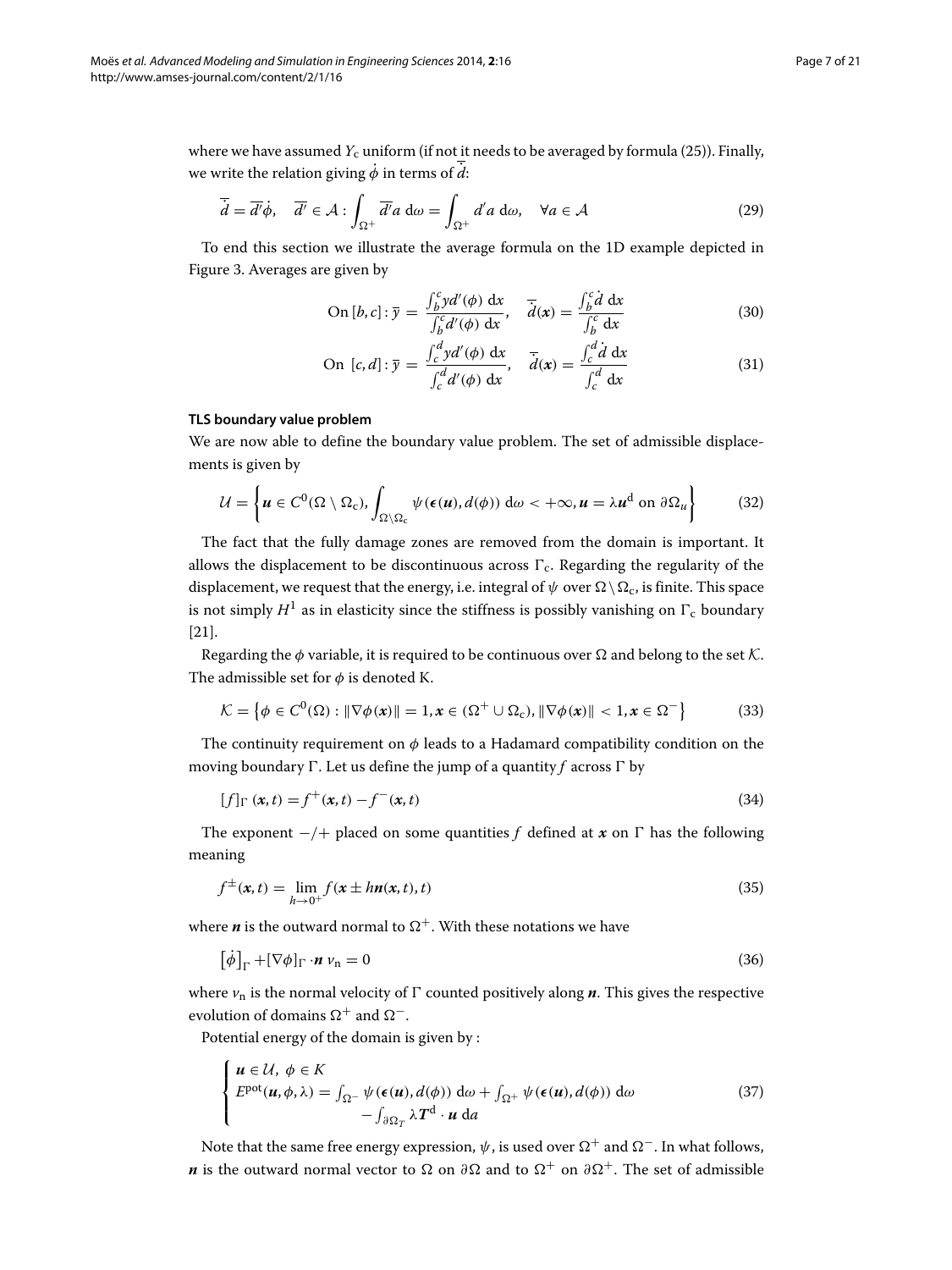displacements variations is denoted as  $U_0$ . It has the same definition as  $U$  except that  $u$  is set to zero on  $\partial\Omega_u$ .

Assuming, that at time  $t$ , the spatial distribution of  $\phi$  of the two volumes  $\Omega^+$  and  $\Omega^$ is known, the displacement field  $\boldsymbol{u}$  is the field that solves the stationarity of the potential energy:

<span id="page-7-0"></span>
$$
E_{,\boldsymbol{\mu}}^{\text{pot}}\delta\boldsymbol{\mu}=0,\quad\forall\delta\boldsymbol{\mu}\in\mathcal{U}_0
$$
\n(38)

This means;

$$
\int_{\Omega^-} \sigma : \epsilon(\delta u) \, d\omega + \int_{\Omega^+} \sigma : \epsilon(\delta u) \, d\omega - \int_{\partial \Omega_T} \lambda T^d \cdot \delta u \, da = 0, \quad \forall \delta u \in \mathcal{U}_0 \tag{39}
$$

For simplicity, we assume that the boundary  $\Gamma_c$  is traction free (no contact on crack faces). The equilibrium [\(39\)](#page-7-0) yields the following local equations

<span id="page-7-1"></span>
$$
div\sigma = 0 \text{ over } \Omega \setminus \Omega_c \tag{40}
$$

$$
[\sigma]_{\Gamma} \cdot n = 0 \text{ on } \Gamma \tag{41}
$$

$$
\sigma \cdot n = \lambda T^d \text{ on } \partial \Omega_T \tag{42}
$$

$$
\boldsymbol{\sigma} \cdot \boldsymbol{n} = \mathbf{0} \text{ on } \Gamma_{\text{c}} \tag{43}
$$

We stress the fact that  $\Gamma_c$  denotes the boundary of the fully damage zone and thus in case of a crack  $\Gamma_c$  indicates *both* crack lips. To complete the set of equations to be solved for a known damage distribution, we add the stress definition and kinematic relations

$$
\sigma = \frac{\partial \psi(\epsilon, d)}{\partial \epsilon} \text{ over } \Omega \setminus \Omega_{\text{c}} \tag{44}
$$

$$
\epsilon = \frac{1}{2} \left( \nabla u + \nabla u^T \right) \text{ over } \Omega \setminus \Omega_c \tag{45}
$$

$$
[u]_{\Gamma} = 0 \text{ on } \Gamma \tag{46}
$$

$$
u = \lambda u^{\rm d} \text{ on } \partial \Omega_u \tag{47}
$$

Finally, we need to add damage evolution equations in the local zone [\(5\)](#page-3-0) and non-local zone [\(28\)](#page-5-2).

#### **Dissipation analysis and fields regularity**

The goal of this section is to analyze the expression of the dissipation as well as looking at the fields regularity across the boundary  $\Gamma$ .

Taking into account the conservation law for the total energy during the evolution of the system, the total dissipation associated with the loading rate  $\dot{\lambda}$  is:

$$
D = \int_{\partial \Omega_T} \lambda T^{\rm d} \cdot \dot{\boldsymbol{\mu}} \, \mathrm{d}a + \int_{\partial \Omega_u} \dot{\lambda} \boldsymbol{\mu}^{\rm d} \cdot \boldsymbol{\sigma} \cdot \boldsymbol{n} \, \mathrm{d}a \tag{48}
$$

$$
-\frac{d}{dt}\left(\int_{\Omega^-}\psi(\epsilon,d(\phi))\,d\omega+\int_{\Omega^+}\psi(\epsilon,d(\phi))\,d\omega\right) \tag{49}
$$

In the above, we did not consider the energy inside  $\Omega_\mathrm{c}$  because it is assumed to be zero. Indeed, no compression is considered in this zone (see [\(43\)](#page-7-1)).

Using Leibniz formula for the time derivative of moving domains as well as the relation:

$$
\dot{\psi} = \sigma : \epsilon(\dot{u}) - Yd \tag{50}
$$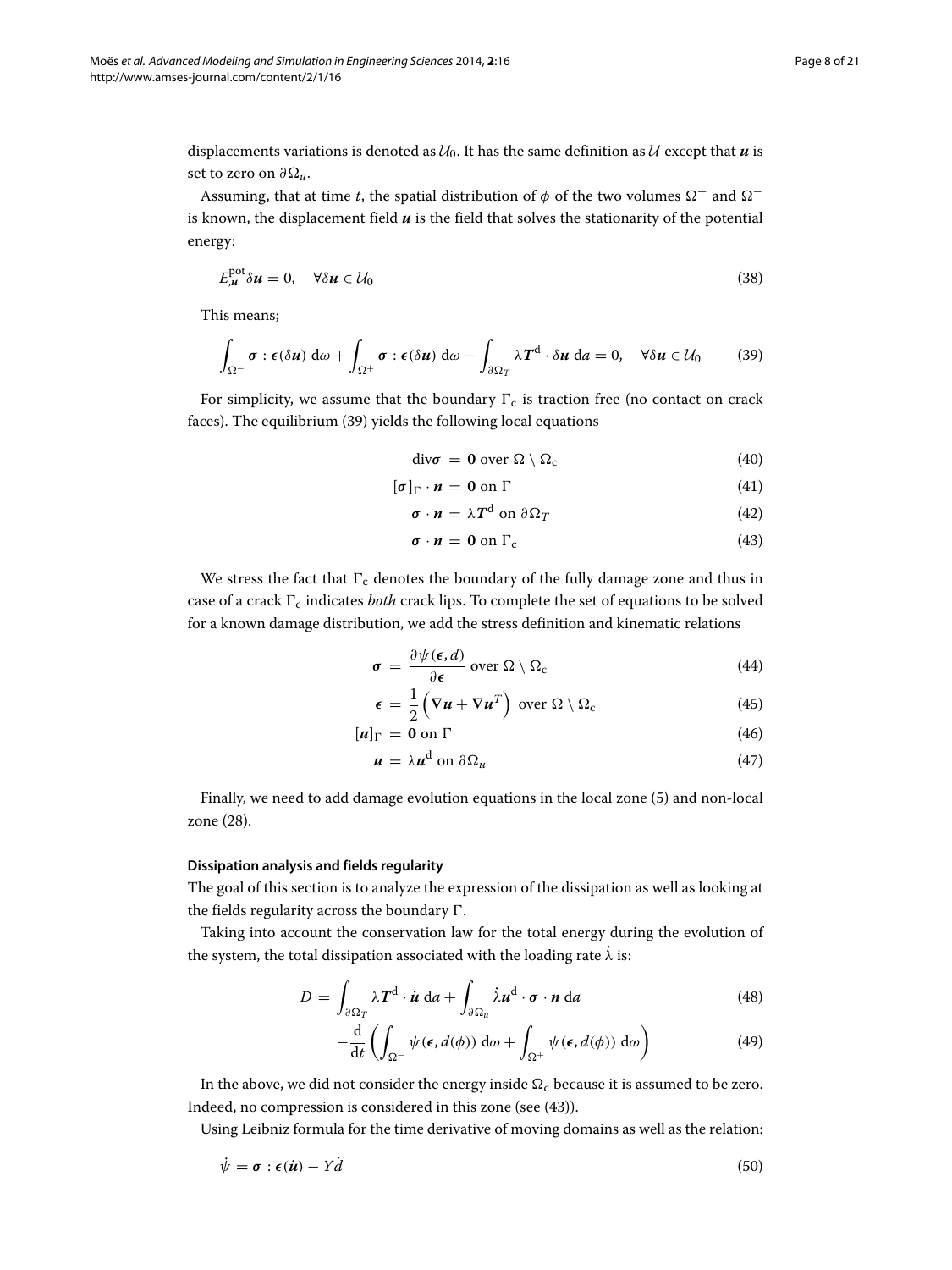we obtain

$$
D = \int_{\partial \Omega_T} \lambda T^{\rm d} \cdot \dot{\boldsymbol{u}} \, d\boldsymbol{a} + \int_{\partial \Omega_T} \dot{\lambda} \boldsymbol{u}^{\rm d} \cdot \boldsymbol{\sigma} \cdot \boldsymbol{n} \, d\boldsymbol{a} - \int_{\Omega^-} \boldsymbol{\sigma} : \boldsymbol{\epsilon}(\dot{\boldsymbol{u}}) \, d\omega - \int_{\Omega^+} \boldsymbol{\sigma} : \boldsymbol{\epsilon}(\dot{\boldsymbol{u}}) \, d\omega
$$

$$
+ \int_{\Gamma} [\psi]_{\Gamma} \, v_{\rm n} \, d\boldsymbol{a} - \int_{\Gamma_{\rm c}} \psi \, v_{\rm n} \, d\boldsymbol{a} + \int_{\Omega^-} Y \dot{\boldsymbol{d}} \, d\omega + \int_{\Omega^+} Y \dot{\boldsymbol{d}} \, d\omega
$$

Integrating the domain integral by parts in the second line above and using the equations characterizing the equilibrium state, we get

<span id="page-8-0"></span>
$$
D = \int_{\Gamma} [\psi]_{\Gamma} \nu_n + \mathbf{n} \cdot \boldsymbol{\sigma} \cdot [\boldsymbol{\dot{u}}]_{\Gamma} d\boldsymbol{a} - \int_{\Gamma_{\rm c}} \psi \nu_n d\boldsymbol{a} + \int_{\Omega^{-}} Y \dot{\boldsymbol{d}} d\omega + \int_{\Omega^{+}} Y \dot{\boldsymbol{d}} d\omega \qquad (51)
$$

During the propagation of the interface, perfect contact is assumed on  $\Gamma$ , that is the displacement jump across  $\Gamma$  must be zero at all time. As a consequence, the derivative along the moving interface of the displacement jump must be zero, [\[22\]](#page-20-10), yielding the so called first Hadamard compatibility condition between the front velocity  $v_n$  and the jump in material velocities  $[\dot{u}]_{\Gamma}$ :

$$
[\dot{u}]_{\Gamma} + [\nabla u]_{\Gamma} \cdot n \, v_{\rm n} = 0 \tag{52}
$$

Equation [\(51\)](#page-8-0), now becomes

$$
D = \int_{\Gamma} \boldsymbol{n} \cdot [\boldsymbol{P}]_{\Gamma} \cdot \boldsymbol{n} \, v_{\text{n}} \, \mathrm{d}a - \int_{\Gamma_{\text{c}}} \psi \, v_{\text{n}} \, \mathrm{d}a + \int_{\Omega^{-}} Y \dot{d} \, \mathrm{d}\omega + \int_{\Omega^{+}} Y \dot{d} \, \mathrm{d}\omega \tag{53}
$$

where *P* is the Eshelby tensor

$$
P = \psi I - \sigma \cdot \nabla u \tag{54}
$$

The first term is the dissipation created by the interface propagation. We show now that due to damage continuity on  $\Gamma$  this term is zero.

Since normal stress and displacement are continuous across  $\Gamma$ , the product of the jump in stress and strain across  $\Gamma$  is zero, [\[23,](#page-20-11)[24\]](#page-20-12):

<span id="page-8-1"></span>
$$
[\sigma]_{\Gamma} : [\epsilon]_{\Gamma} = 0 \tag{55}
$$

Let  $\psi_{\rm d}(\epsilon)$  be the density of free energy for a given value of damage and let  $\psi_{\rm d}^*(\sigma)$  be its dual by the Legendre-Fenchel transform. Since the couples  $(\epsilon^+,\sigma^+)$  and  $(\epsilon^-,\sigma^-)$  do satisfy the constitutive model [\(4\)](#page-3-2), we have

$$
\psi_{\mathrm{d}}(\epsilon^{+}) + \psi_{\mathrm{d}}^{*}(\sigma^{+}) - \sigma^{+} : \epsilon^{+} = 0, \quad \psi_{\mathrm{d}}(\epsilon^{-}) + \psi_{\mathrm{d}}^{*}(\sigma^{-}) - \sigma^{-} : \epsilon^{-} = 0 \tag{56}
$$

Summing the two relations above and using [\(55\)](#page-8-1), we have

$$
\left(\psi_{\mathbf{d}}(\epsilon^{+})+\psi_{\mathbf{d}}^{*}(\sigma^{-})-\sigma^{-}:\epsilon^{+}\right)+\left(\psi_{\mathbf{d}}(\epsilon^{-})+\psi_{\mathbf{d}}^{*}(\sigma^{+})-\sigma^{+}:\epsilon^{-}\right)=0\tag{57}
$$

Since both terms above are greater or equal to zero (classical property of convex analysis, see [\[25\]](#page-20-13)), we have

$$
\psi_{\mathbf{d}}(\boldsymbol{\epsilon}^{+}) + \psi_{\mathbf{d}}^{*}(\boldsymbol{\sigma}^{-}) - \boldsymbol{\sigma}^{-} : \boldsymbol{\epsilon}^{+} = 0, \quad \psi_{\mathbf{d}}(\boldsymbol{\epsilon}^{-}) + \psi_{\mathbf{d}}^{*}(\boldsymbol{\sigma}^{+}) - \boldsymbol{\sigma}^{+} : \boldsymbol{\epsilon}^{-} = 0 \tag{58}
$$

This implies that the couples ( $\epsilon^+$ ,  $\sigma^-$ ) and ( $\epsilon^-$ ,  $\sigma^+$ ) do satisfy the constitutive model. Assuming that the convex potential  $\psi_d(\epsilon)$  is such that the stress associated to any strain is unique, we have

$$
[\sigma]_{\Gamma} = [\epsilon]_{\Gamma} = \mathbf{0} \tag{59}
$$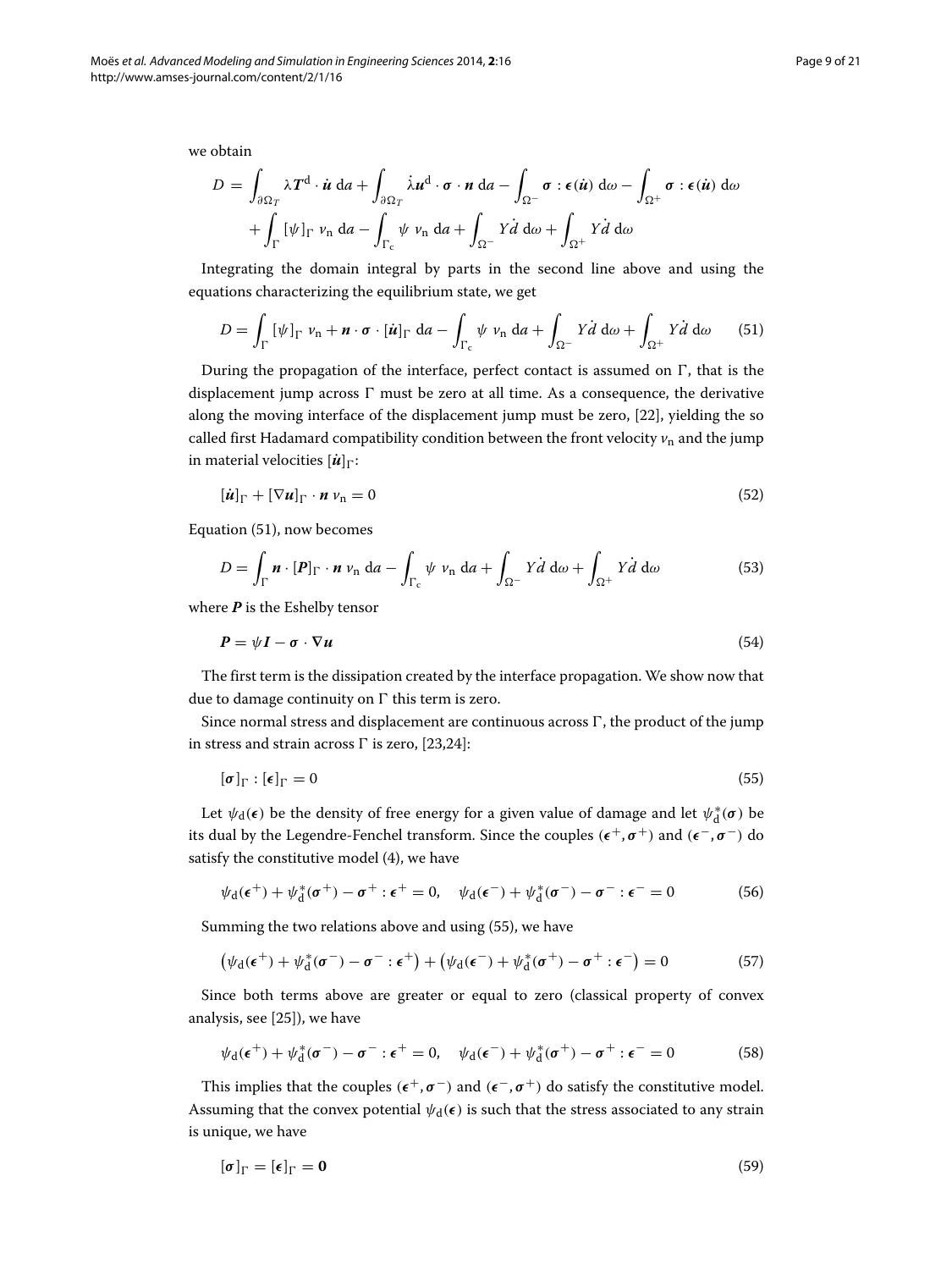The continuity of the strain and displacement across  $\Gamma$  leads to the continuity of the displacement gradient

$$
[\nabla u]_{\Gamma} = 0 \tag{60}
$$

leading finally to the continuity of the Eshelby tensor.

<span id="page-9-0"></span>
$$
[P]_{\Gamma} = 0 \tag{61}
$$

Dissipation is thus reduced to

$$
D = \int_{\Omega^-} Y \dot{d} \, d\omega + \int_{\Omega^+} Y \dot{d} \, d\omega - \int_{\Gamma_c} \psi \, \nu_n \, da \tag{62}
$$

The dissipation must be positive. For classical models in which *Y* is positive, this implies that damage may only grow. Damage growth will create a growth of the fully damaged zone  $\Omega_{\rm c}$  (and thus a negative velocity  $v_{\rm n}$ ). The last term in [\(62\)](#page-9-0) is thus automatically positive. Whether this term is zero or not depends on the regularity of  $\psi$  on the boundary  $\Gamma_c$ . This regularity must be assessed from the non-local constitutive model condition:  $\bar{y} - Y_c \le 0$ .

Note that dissipation may also be written

$$
D = \int_{\Omega^-} Y \dot{d} \, d\omega + \int_{\Omega^+} \overline{Y} \dot{\overline{d}} \, d\omega - \int_{\Gamma_c} \psi \, \nu_n \, da \tag{63}
$$

where  $\overline{Y}$  is defined by [\(25\)](#page-5-1) (*y* replaced by *Y*). The above expression exhibits the duality between  $\overline{Y}$  and  $\overline{d}$  in the localization zone.

### **Results**

We consider a 1D axisymmetric fiber pull-out depicted in Figure [4.](#page-9-1) The fiber of radius *ri* is considered rigid and infinitely long. It is pulled out of a clamped circular domain of radius  $r_e = r_i + L$ . The only non-zero stress component is the shear stress  $\tau$  satisfying the following equilibrium conditions

<span id="page-9-2"></span>
$$
(\tau r)_{,r} = 0 \Rightarrow \tau(r) = \frac{\tau(r_i)r_i}{r}
$$
\n(64)

<span id="page-9-1"></span>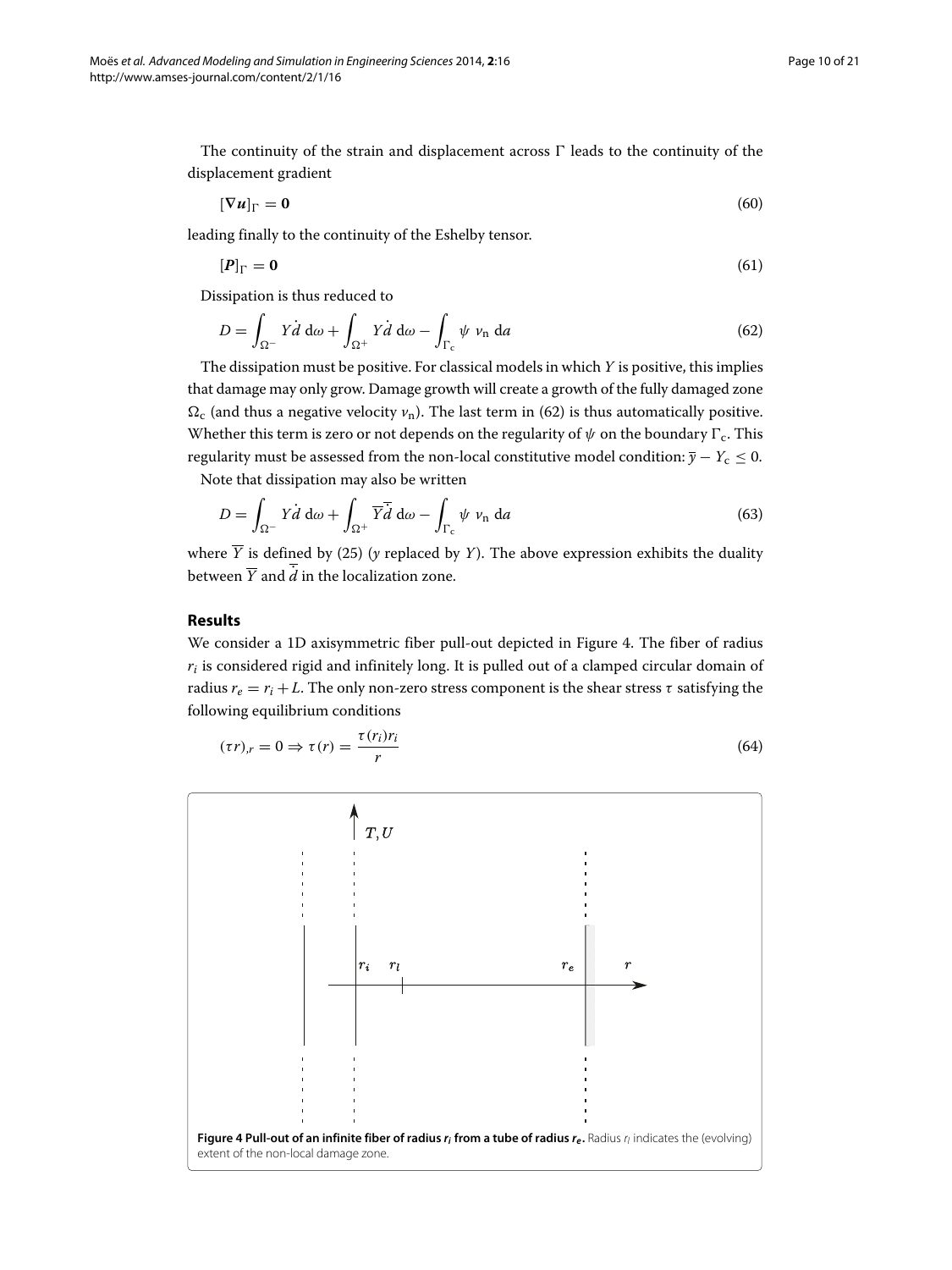The only non-zero strain is the shear strain, derivative of the displacement along the fiber direction

$$
\gamma = u_{,r} \tag{65}
$$

We consider the following free energy density involving some hardening function *h*(*d*), satisfying  $h(1) = 0$ . The shear stiffness is denoted  $\mu$  and  $Y_c$  is also a material parameter.

$$
\psi(\gamma, d) = \frac{1}{2}\mu(1 - d)\gamma^2 + Y_c h(d)
$$
\n(66)

So, state laws read

$$
\tau = \mu(1 - d)\gamma, \quad Y = \frac{1}{2}\mu\gamma^2 - Y_c h'
$$
\n(67)

The local evolution model is given by

$$
\dot{d} \ge 0, \quad Y - Y_c \le 0, \quad (Y - Y_c)\dot{d} = 0 \tag{68}
$$

The condition  $Y = Y_c$  reduces to

<span id="page-10-1"></span>
$$
\frac{\tau}{\tau_c} = \underbrace{(1-d)\sqrt{h'+1}}_{g(d)}, \quad \tau_c = \sqrt{2\mu Y_c}
$$
\n(69)

Let us now be more precise on the type of function  $g(d)$  we will be considering. Basically, we are interested by  $C^1$  positive concave functions with a maximum value at some damage  $d_c < 1$ :

<span id="page-10-3"></span>
$$
g(d) \in C^{1}([0,1]) : g'' < 0, g(0) = 1, g(1) = 0, g'(d_{c}) = 0
$$
\n(70)

We shall use in what follows

<span id="page-10-2"></span>
$$
g(d) = (1 - d) \exp\left(\frac{d}{1 - d_c}\right) \tag{71}
$$

The corresponding stress strain curve is given in Figure [5.](#page-10-0) We will now search for the complete solution linking the (non-dimensional) shear stress *T* needed to move by a (nondimensional) displacement *U* the fiber:

$$
T = \frac{\tau(r_i)}{\tau_c}, \quad U = \frac{u(r_i)\mu}{r_i \tau_c} \tag{72}
$$

Four regimes will be observed. They are depicted in Figure [6:](#page-11-0) elastic, local damage, local and non-local damage and finally purely non-local damage. The first two regimes may

<span id="page-10-0"></span>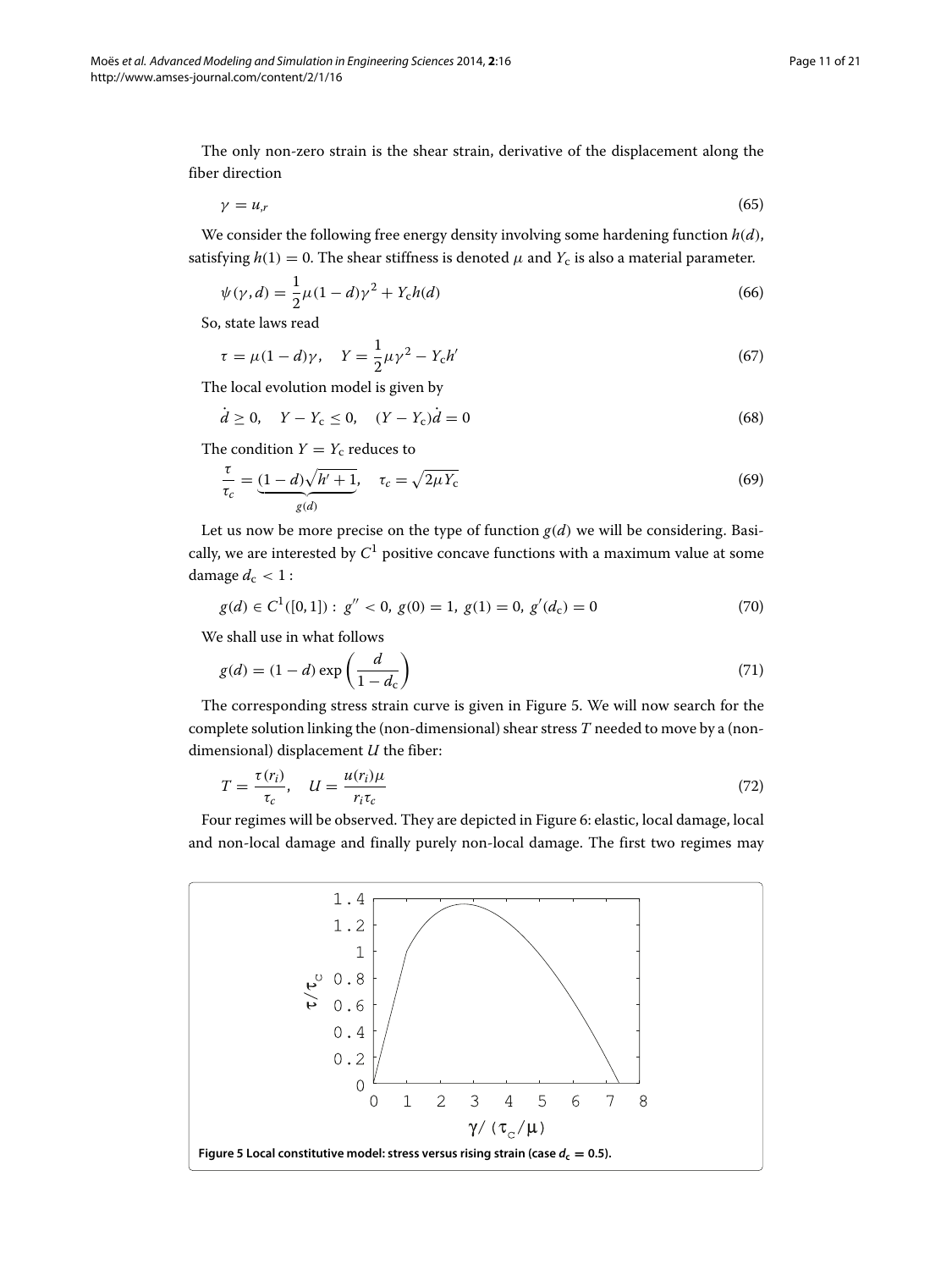Moës et al. Advanced Modeling and Simulation in Engineering Sciences 2014, 2:16 Page 12 of 21 Page 12 of 21 http://www.amses-journal.com/content/2/1/16



<span id="page-11-0"></span>be solved analytically whereas the two last one may not. We however pursue as much as possible the analytical path. Next section is devoted to a numerical solver.

#### Pure elastic regime:  $T \in [0, T_A = 1]$

The displacement solution is given by

$$
u(r) = T \frac{\tau_c}{\mu} \int_r^{r_e} \frac{r_i}{r} dr = T \frac{\tau_c}{\mu} r_i \log\left(\frac{r_e}{r}\right)
$$
\n(73)

We thus have a linear relationship between the stress and displacement

$$
T = U\left(\log\left(\frac{r_e}{r_i}\right)\right)^{-1} \tag{74}
$$

#### Local damage regime:  $T \in [1, T_B]$

When *T* reaches 1 local damage starts around the fiber. Its distribution is obtained by combining [\(64\)](#page-9-2) and [\(69\)](#page-10-1)

<span id="page-11-1"></span>
$$
T = g(d)\frac{r}{r_i} \tag{75}
$$

This distribution of local damage is acceptable provided the condition below holds true

$$
\|\nabla \phi\| \le 1 \text{ i.e. } \|\nabla d\| \le d'(\phi(d)) \tag{76}
$$

The norm of the damage gradient is maximum at  $r = r_i$  and of value

$$
\left| \frac{\mathrm{d}d}{\mathrm{d}r} \right| = \frac{1}{r_i} \frac{g(d_i)}{g'(d_i)} \tag{77}
$$

<span id="page-11-2"></span>where  $d_i = d(r_i)$ . Considering a general power law damage profile [\(13\)](#page-4-0), the condition [\(76\)](#page-11-1) is

$$
\left|\frac{g(d_i)}{g'(d_i)}\right| \le \frac{r_i}{l_c} n(1-d_i)^{1-1/n} \tag{78}
$$

Let us denote by  $d_i^B$  the smallest value of damage for which the condition above is violated and  $T_B$  the corresponding loading. Due to the fact that  $g'(d_c) = 0$ , it is clear that  $d_i^B$  will be slightly lower than  $d_c$ . We note that as the material length gets bigger with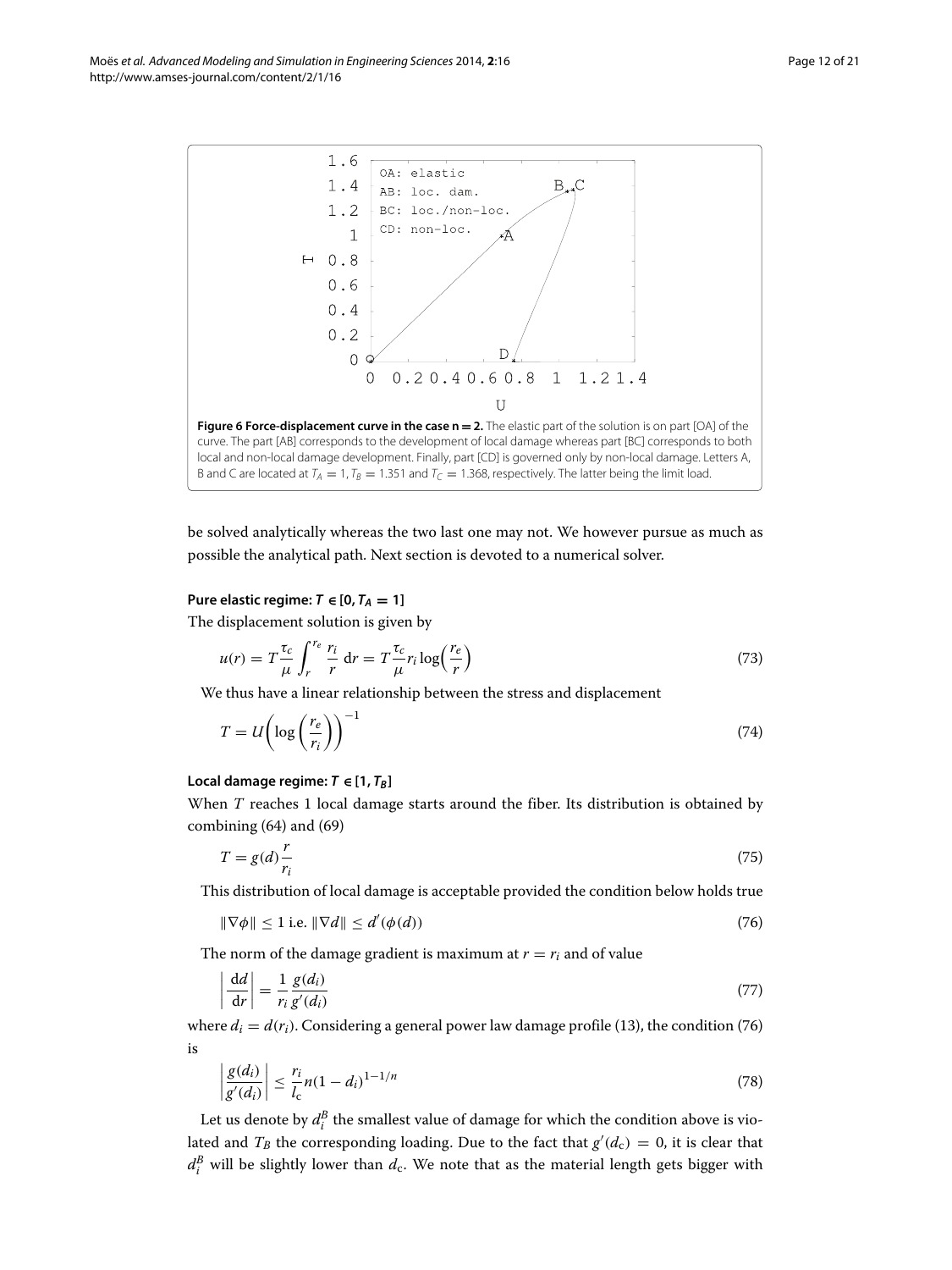respect to *ri*, non-locality (violation of [\(78\)](#page-11-2)) will step in for smaller and smaller damage *di*. Considering the choice [\(71\)](#page-10-2), we get the condition

$$
\left| \frac{(1 - d_i)(1 - d_c)}{d_c - d_i} \right| \le \frac{r_i}{l_c} n (1 - d_i)^{1 - 1/n} \tag{79}
$$

For instance if  $n = 1$ , we get

$$
d_i^B = \frac{d_c - (1 - d_c)(l_c/r_i)}{1 - (1 - d_c)(l_c/r_i)}
$$
\n(80)

As a numerical application, with  $d_c = 0.5$  and  $l_c/r_i = 0.1$ , we get  $d_i^B = 0.47$ .

#### Combined local and non-local damage regime:  $T \in [T_B, T_C]$

For a loading higher than  $T_B$ , non-local damage will develop close to the fiber. Let  $[r_i, r_l]$ be the current extension of the non-local damage zone in which damage ranges from *di* to *dl* following:

<span id="page-12-0"></span>
$$
r(d, d_i) = r_i + \phi(d_i) - \phi(d) \tag{81}
$$

The condition for the non-local zone to grow is  $\overline{Y} = Y_c$ , i.e.

$$
\int_{r_i}^{r_l} (Y - Y_c) \frac{\mathrm{d}d}{\mathrm{d}\phi} r \, \mathrm{d}r = 0 \tag{82}
$$

Using, [\(81\)](#page-12-0), we may rewrite it as

$$
\int_{d_l}^{d_l} (Y - Y_c) r(d, d_l) \, \mathrm{d}d = 0 \tag{83}
$$

Now, using [\(69\)](#page-10-1), we get

<span id="page-12-1"></span>
$$
T = \left(\frac{\int_{d_i}^{d_i} (1-d)^{-2} g^2(d) (r(d,d_i)/r_i) \, dd}{\int_{d_i}^{d_i} (1-d)^{-2} (r(d,d_i)/r_i)^{-1} \, dd}\right)^{1/2}
$$
\n(84)

Since loading is rising, so does local  $d_l$  damage at  $r = r_l$ , following

<span id="page-12-2"></span>
$$
T = \frac{r_l}{r_i} g(d_l) \tag{85}
$$

Given *T*, system [\(84\)](#page-12-1)-[\(85\)](#page-12-2) returns unknowns  $d_i$  and  $d_l$  as well as the extent of the nonlocal zone  $r_l = r(d_l, d_i)$ . We note that for  $T = T_B$ , we have  $d_l = d_i$  and  $r_l = r_i$ . Let  $T_C$  be the loading above which the system has no solution.

#### Non-local damage regime:  $T$  decreases from  $T_c$  to 0

There is no solution of the problem for a loading higher than  $T_C$ . When the loading decreases below  $T_C$ , there is of course a possible elastic solution. Another possible solution is the further development of the non-local damage zone (while damage in the local zone no longer evolves since loading is decreasing). The system of equations to solve still involves [\(84\)](#page-12-1)

$$
T = \left(\frac{\int_{d_i}^{d_i} (1-d)^{-2} g^2(d) (r(d,d_i)/r_i) \, dd}{\int_{d_i}^{d_i} (1-d)^{-2} (r(d,d_i)/r_i)^{-1} \, dd}\right)^{1/2}
$$
\n(86)

Equation [\(85\)](#page-12-2) is now different and reads

$$
T_C = \frac{r_l}{r_i} f(d_l) \tag{87}
$$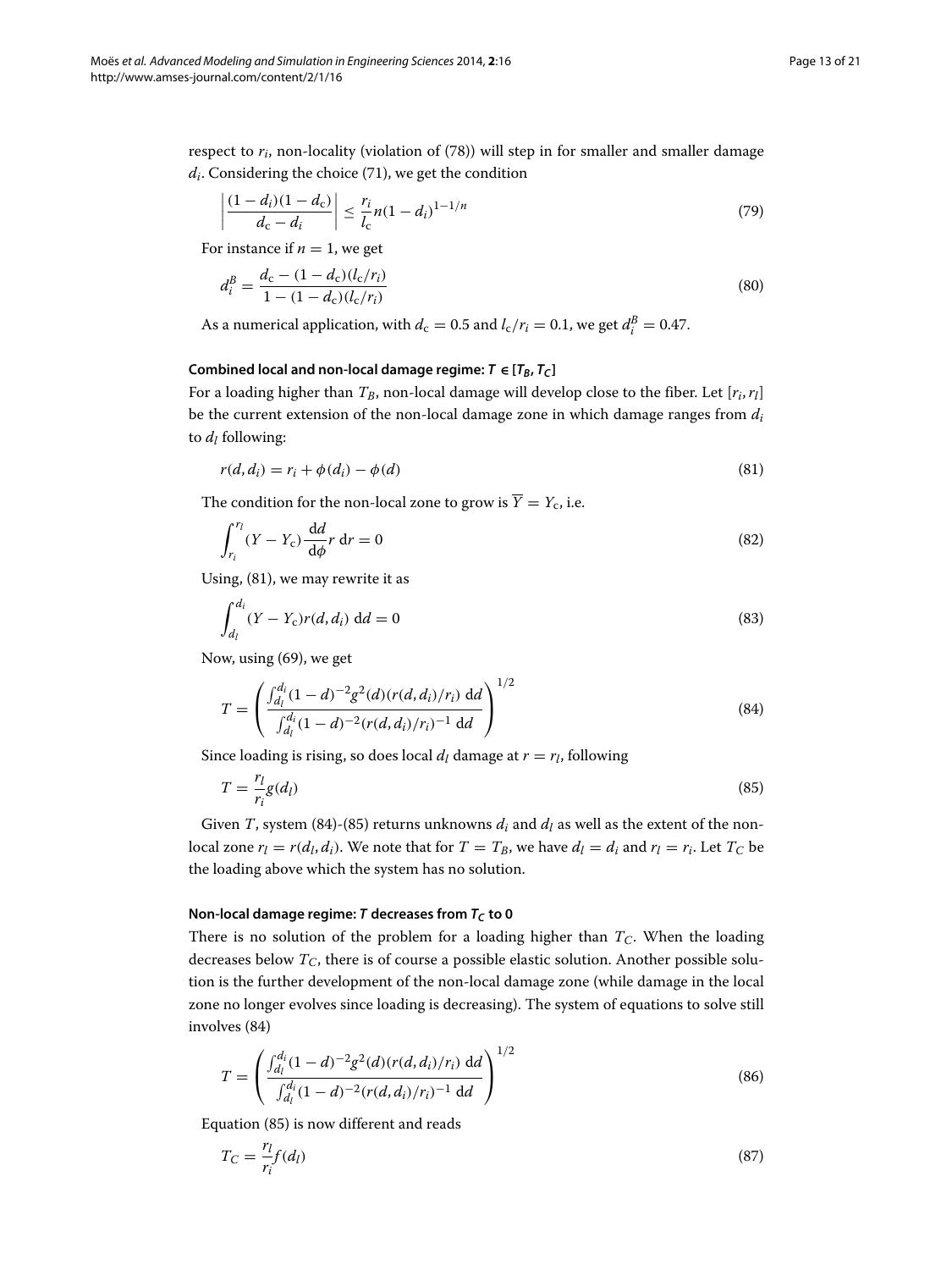Indeed the damage at  $r_l$  did not change from its value at load  $T_C$  because the load has been decreasing afterwards.

#### **Analysis of the displacement of the fiber**

The displacement of the fiber is given by

<span id="page-13-0"></span>
$$
U = T \int_{r_i}^{r_e} \frac{1}{(1-d)r} \, \mathrm{d}r \tag{88}
$$

As the damage around the fiber goes to 1, the integrand goes to infinity. But, at the same time the loading goes to zero. Let us study the limit of the fiber displacement for the loading going to zero. The loading is given by [\(84\)](#page-12-1) recalled below

$$
T = \left(\frac{\int_{d_i}^{d_i} (1-d)^{-2} g^2(d) (r(d,d_i)/r_i) \, dd}{\int_{d_i}^{d_i} (1-d)^{-2} (r(d,d_i)/r_i)^{-1} \, dd}\right)^{1/2} = \left(\frac{\int_{d_i}^{d_i} N(d,d_i) \, dd}{\int_{d_i}^{d_i} D(d,d_i) \, dd}\right)^{1/2} \tag{89}
$$

Due to the property of  $g(d)$ , [\(70\)](#page-10-3), we have

$$
g(d) = O(1 - d) \text{ as } d \to 1 \tag{90}
$$

So

$$
0 < N(d, d_i) < +\infty, \forall d, d_i \in [0, 1] \tag{91}
$$

Finally, we have

$$
T = O\left(\sqrt{1 - d_i}\right) \text{ as } d_i \to 1 \tag{92}
$$

Note that this property does not depend on the choice of  $d(\phi)$ . Going back to the displacement expression, [\(88\)](#page-13-0), we have

$$
U = T \int_{d_l}^{d_i} (1 - d)^{-1} (r(d, d_i))^{-1} \frac{dr(d, d_i)}{dd} dd + CT
$$
\n(93)

where *C* is a finite constant and

$$
r(d, d_i) = r_i + \phi(d_i) - \phi(d) = r_i + l_c \left( (1 - d)^{1/n} - (1 - d_i)^{1/n} \right)
$$
\n(94)

assuming a power law asymptotic behavior of  $\phi(d)$  as *d* goes to 1:

$$
\phi(d) = l_c (1 - (1 - d)^{1/n}) \tag{95}
$$

Finally, we get

$$
U = T O((1 - d_i)^{1/n-1} + C) = O((1 - d_i)^{1/n-1/2}) \text{ as } d_i \to 1
$$
 (96)

We conclude that there exists three regimes of delocalization.

<span id="page-13-1"></span>
$$
\lim_{d \to 1} U = 0 \qquad \text{if } n < 2 \tag{97}
$$

$$
0 < \lim_{d_i \to 1} U < +\infty \quad \text{if } n = 2 \tag{98}
$$

$$
\lim_{d_i \to 1} U = +\infty \quad \text{if } n > 2 \tag{99}
$$

When  $n < 2$ , the fiber displacement must be zero for total failure. When  $n = 2$ , there exists a limit value of fiber displacement before total failure and when *n* > 2, it takes an infinite displacement before total failure. It is interesting to note that these three regimes also exist in gradient damage models [\[20\]](#page-20-8).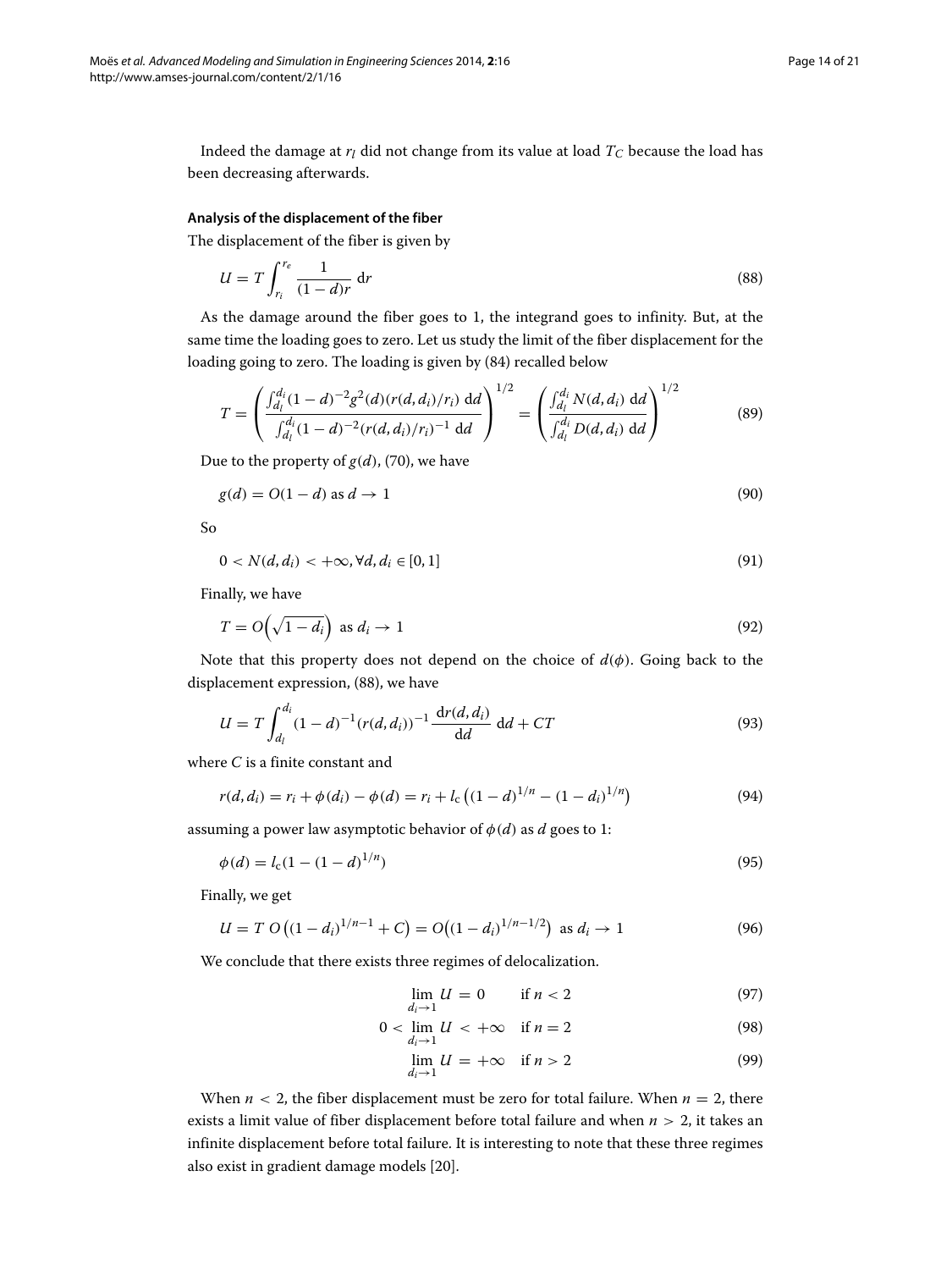#### **Numerical solve**

Last section gave some insight on the different regimes in the solution. In order to plot the solution, we detail here a 1D numerical solver. This code is rather ad hoc for 1D problem, since we force the advance of the  $\Gamma$  boundary and find the corresponding loading and fields. General 2D and 3D solvers will be detailed in a forthcoming paper. We search for the solution at a set of discrete times. Consider the solution known at time  $t_n$ , the solution at time  $t_{n+1}$  must satisfy the following equations.

#### **Kinematics and equilibrium on ]** *ri***,** *re***[.**

$$
u^{n+1} \in \mathcal{U} = \left\{ u \in H^1(|r_i, r_e|) : u(r_e) = 0 \right\}
$$
 (100)

$$
\gamma(u^{n+1}) = u_r^{n+1} \tag{101}
$$

$$
\int_{r_i}^{r_e} \tau^{n+1} \ \gamma(u^*) \ r \ dr = \tau_c T^{n+1} u^*(r_i) r_i, \quad \forall u^* \in \mathcal{U}
$$
 (102)

**State laws and**  $d(\phi)$  **relation on**  $|r_i, r_e|$ .

$$
\tau^{n+1} = \tau(\gamma(u^{n+1}), d^{n+1}) = (1 - d^{n+1}) \mu \gamma(u^{n+1}) \tag{103}
$$

$$
Y^{n+1} = Y(\gamma(u^{n+1}), d^{n+1}) = \frac{1}{2} \mu \gamma(u^{n+1})^2 - Y_c h'(d^{n+1})
$$
 (104)

$$
d^{n+1} = d(\phi^{n+1})
$$
 (105)

Non-local evolution law on  $|r_i, r_l^{n+1}|$ .

$$
a = \int_{r_i}^{r_i^{n+1}} \left( Y^{n+1} - Y_c \right) d' \left( \phi^{n+1} \right) r \, \mathrm{d}r \le 0, \tag{106}
$$

$$
b = \phi^{n+1}(r_i) - \phi^n(r_i) \ge 0, \ ab = 0 \tag{107}
$$

$$
\phi^{n+1} = \phi^{n+1} \left( r_l^{n+1} \right) + r_l^{n+1} - r, \quad \text{on } ] r_i, r_l^{n+1} [ \tag{108}
$$

Local evolution law on  $|r_l^{n+1}, r_e$ .

$$
Y^{n+1} - Y_c \le 0, \ \phi^{n+1} - \phi^n \ge 0, \ \left(Y^{n+1} - Y_c\right) \left(\phi^{n+1} - \phi^n\right) = 0 \tag{109}
$$

Regarding space discretization, the segment  $|r_i, r_e|$  is discretized with a set of finite elements. Initially, the non-local zone is empty and we proceed with a classical Newton-Raphson scheme depicted in the solver flowchart without non-local zone.

#### **Solver flowchart without non-local zone**

- 1. initialization:  $u^0 = d^0 = T^0 = 0$
- 2. elastic step: find the load step for which damage starts
- 3. load step  $T^{n+1} = T^n + \Delta T$
- 4. iterations initialization  $k = 0$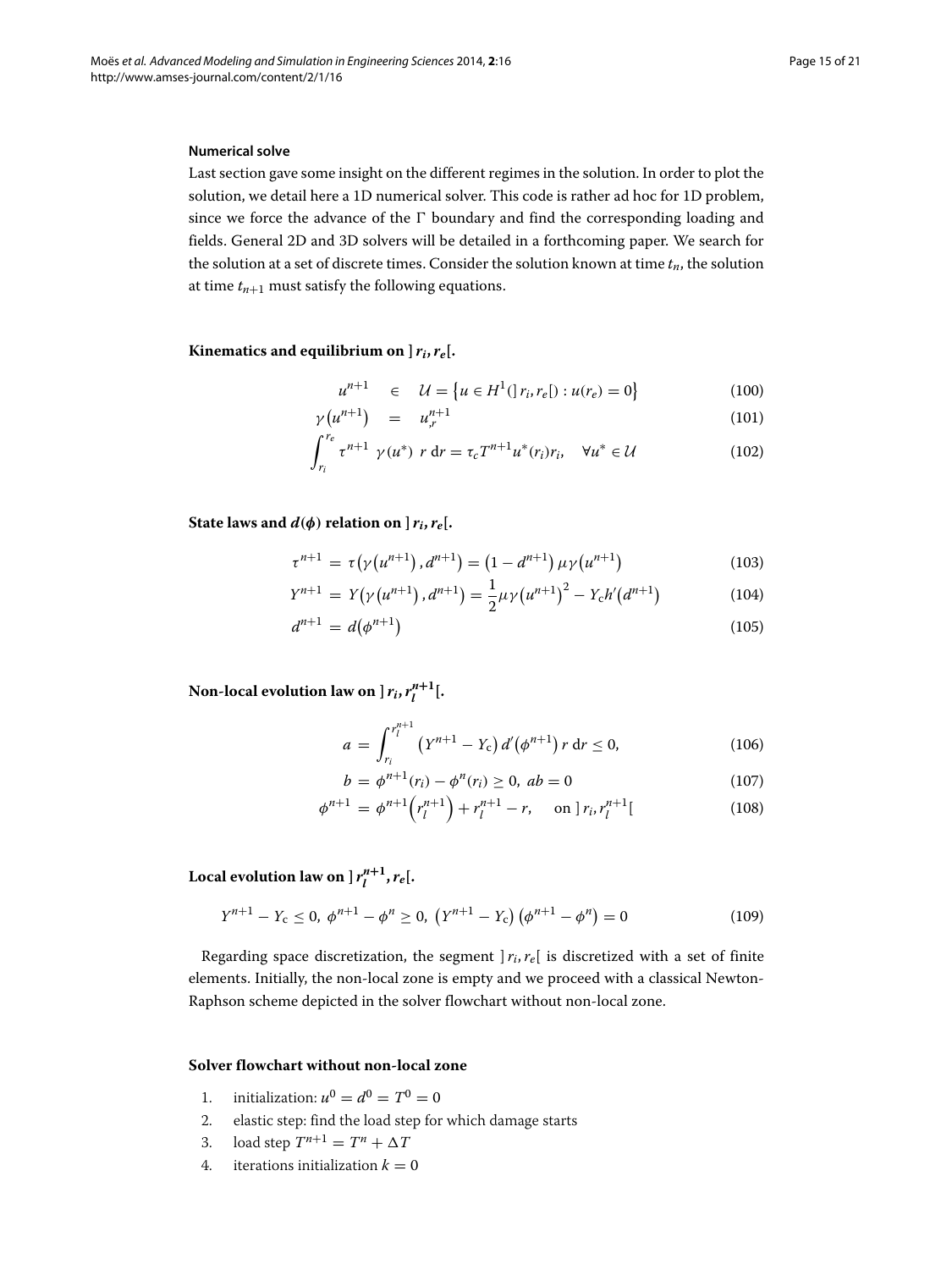- 5. solve linear system [\(110\)](#page-15-0) to find  $\Delta u$
- 6. after the first iteration adapt the load step so that the maximum damage increment is *d*inc
- 7. update using [\(111\)](#page-15-1)-[\(118\)](#page-15-2)
- 8. if residual  $\leq$  tol, go to 9 else go to 5
- 9. if  $\|\nabla \phi^{n+1}\| \leq 1$ , go to 3, else go to solver flowchart with non-local zone

The linear problem at each iteration reads: find  $\Delta u \in \mathcal{U}$  such that:

$$
\int_{r_i}^{r_e} H^k \gamma(\Delta u) \gamma(u^*) r \, \mathrm{d}r = \tau_c T^{n+1} u^*(r_i) r_i - \int_{r_i}^{r_e} \tau^k \gamma(u^*) r \, \mathrm{d}r, \forall u^* \in \mathcal{U}
$$
\n(110)

where the right hand side is the residual at iteration *k*. Once the displacement correction is obtained, the local update of the fields is computed from

<span id="page-15-1"></span><span id="page-15-0"></span>
$$
u^{k+1} = u^k + \Delta u \tag{111}
$$

$$
\tau^{k+1} = \tau(\gamma(u^{k+1}), d^{k+1}), Y^{k+1} = Y(\gamma(u^{k+1}), d^{k+1})
$$
 (112)

$$
Y^{k+1} - Y_c \le 0, d^{k+1} - d^n \ge 0, (Y^k - Y_c)(d^k - d^n) = 0
$$
\n(113)

$$
\phi^{k+1} = \phi\left(d^{k+1}\right) \tag{114}
$$

whereas tangent operators are obtained by

<span id="page-15-2"></span>
$$
H^{k+1} = H_{\gamma\gamma}^{k+1} - \eta^k H_{\gamma d}^{k+1} \left( H_{dd}^{k+1} \right)^{-1} H_{d\gamma}^{k+1}
$$
 (115)

$$
\eta^{k+1} = 1, \text{ if } d^{k+1} - d^k > 0 \text{ and } 0 \text{ otherwise} \tag{116}
$$

$$
H_{\gamma\gamma}^{k+1} = \frac{\partial \tau}{\partial \gamma} \mid_{k+1}, H_{\gamma d}^{k+1} = \frac{\partial \tau}{\partial d} \mid_{k+1},
$$
\n(117)

$$
H_{d\gamma}^{k+1} = -\frac{\partial Y}{\partial \gamma} \mid_{k+1}, H_{dd}^{k+1} = -\frac{\partial Y}{\partial d} \mid_{k+1}
$$
 (118)

At the end of each load step, the gradient of the level set is computed. If it is below 1 everywhere the next load step is applied. If not, a non-local zone is placed and the solver flowchart with non-local zone is used.

#### **Solver flowchart with non-local zone**

- 1. initialization:  $r_l^0 = r_i$
- 2. increase non-local zone:  $r_l^{n+1} = r_l^n + \Delta r_l$
- 3. iterations initialization:  $k = 0$
- 4. linear solve: solve [\(119\)](#page-16-0) to find  $\Delta u$ ,  $\Delta T$ ,  $\Delta \phi$
- 5. load update:  $T^{k+1} = T^k + \Delta T$
- 6. update in local zone [\(111\)](#page-15-1)-[\(118\)](#page-15-2), and non-local zone [\(120\)](#page-16-1)-[\(124\)](#page-16-1)
- 7. if residual  $\leq$  tol, go to 8, else go to 4
- 8. if domain not fully broken  $(d(r_i) < 1)$ , go to 2, else go to 9
- 9. end

The extent of the non-local zone is imposed and one tries to find a continuous displacement and damage field satisfying the problem.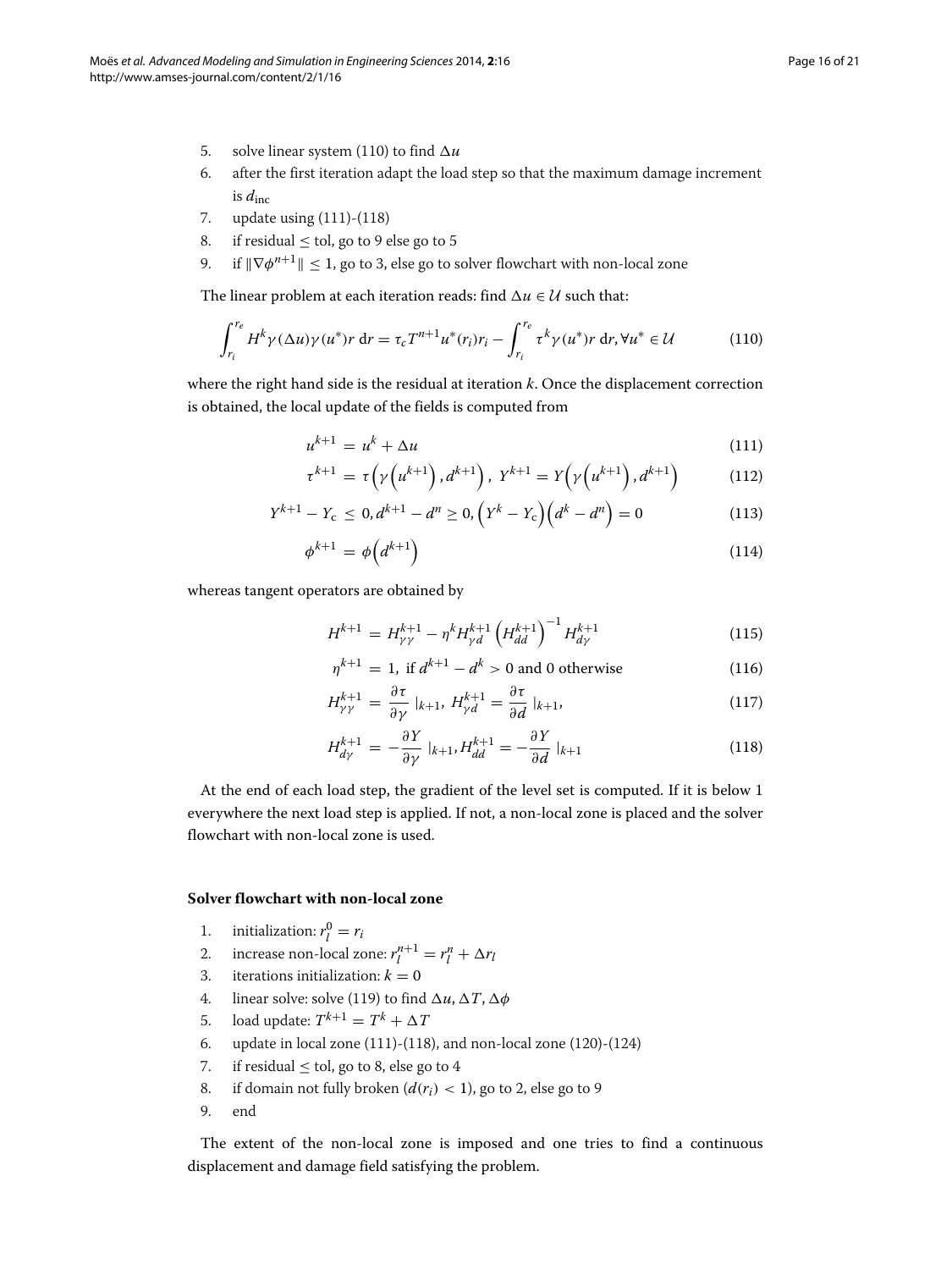The linear symmetric problem to be solved at each iteration when the non-local zone is not empty is to find  $\Delta u \in \mathcal{U}$ ,  $\Delta \phi \in \mathcal{A}$ ,  $\Delta T \in \mathbb{R}$  such that

<span id="page-16-0"></span>
$$
\int_{r_i}^{r_i^{n+1}} \left( H_{\gamma\gamma}^k \gamma(\Delta u) + H_{\gamma d}^k d' \left( \phi^k \right) \Delta \phi \right) \gamma(u^*) r \, dr + \int_{r_i^{n+1}}^{r_e} H^k \gamma(\Delta u) \gamma(u^*) r \, dr - \tau_c \Delta T u^* (r_i) =
$$
  

$$
\tau_c T^k u^* (r_i) r_i - \int_{r_i}^{r_e} \tau^k \gamma(u^*) r \, dr, \forall u^* \in \mathcal{U}
$$
  

$$
\int_{r_i}^{r_i^{n+1}} \left( H_{d\gamma}^k d' \left( \phi^k \right) \gamma(\Delta u) + \left( H_{d\gamma}^k d'^2 \left( \phi^k \right) + \left( Y_c - Y^k \right) d'' \left( \phi^k \right) \right) \Delta \phi \right) \phi^* r \, dr =
$$
  

$$
\int_{r_i}^{r_i^{n+1}} \left( Y^k - Y_c \right) d' \left( \phi^k \right) \phi^* r \, dr, \quad \forall \phi^* \in \mathcal{A}
$$
  

$$
-\Delta \phi + \eta^k \frac{\left( H_{d\gamma}^k \right)^{-1} H_{d\gamma}^k \gamma(\Delta u)}{d'(\phi^k) \Big|_{r_i^{n+1,+}}} = \left( \phi^k - \phi \left( d^k \right) \right) \Big|_{r_i^{n+1,+}} \tag{119}
$$

where  $\eta^k$  is evaluated following [\(116\)](#page-15-2). The update in the local zone follows [\(111\)](#page-15-1)-[\(118\)](#page-15-2) whereas in the non-local zone we have

<span id="page-16-1"></span>
$$
u^{k+1} = u^k + \Delta u, \, \phi^{k+1} = \phi^k + \Delta \phi,\tag{120}
$$

$$
d^{k+1} = d\left(\phi^{k+1}\right) \tag{121}
$$

$$
\tau^{k+1} = \tau(\gamma(u^{k+1}), d^{k+1}), Y^{k+1} = Y(\gamma(u^{k+1}), d^{k+1})
$$
 (122)

$$
H_{\gamma\gamma}^{k+1} = \frac{\partial \tau}{\partial \gamma} \mid_{k+1}, H_{\gamma d}^{k+1} = \frac{\partial \tau}{\partial d} \mid_{k+1},
$$
\n(123)

$$
H_{d\gamma}^{k+1} = -\frac{\partial Y}{\partial \gamma} \mid_{k+1}, H_{dd}^{k+1} = -\frac{\partial Y}{\partial d} \mid_{k+1}
$$
 (124)

Is is interesting to note the difference between the two solver flowcharts. When the non-local zone is empty, the linear solve deals only with displacement increments and the local update deals with the damage variable. On the contrary, when the non-local zone is not empty, the linear solve involves both displacement and damage (or more precisely the surrogate  $\phi$  variable) increment in the non-local zone (local zone being treated as before).

The mesh is built so that it is much finer in the localization zone. Node *j* is located at a position  $x(j)$  given by

$$
x(j) = \frac{(r_i + ((j-1)/N)(r_e - r_i))^2}{r_e - r_i} + r_i, \quad j = 1, ..., N + 1
$$
\n(125)

where *N* is the number of elements considered. Results will be shown for the following mechanical parameters:

$$
r_i = 0.1m
$$
,  $r_e = 0.2m$ ,  $l_c = 0.02m$ ,  $\frac{\tau_c}{\mu} = 10^{-4}$ ,  $d_c = 0.5$  (126)

and numerical parameters

$$
N = 200, \quad d_{\text{inc}} = 0.02 \tag{127}
$$

Regarding parameter  $\Delta r_l$ , the non-local zone is advanced by one element at a time or smaller when damage gets close to 1 at *ri*. This is done in order to capture the full loaddisplacement curve. The formula used in the simulation is

$$
\Delta r_l = \max(\min(h^*, (l_c - \phi^n(r_i)) / 2), 1.e^{-12} * l_c)
$$
\n(128)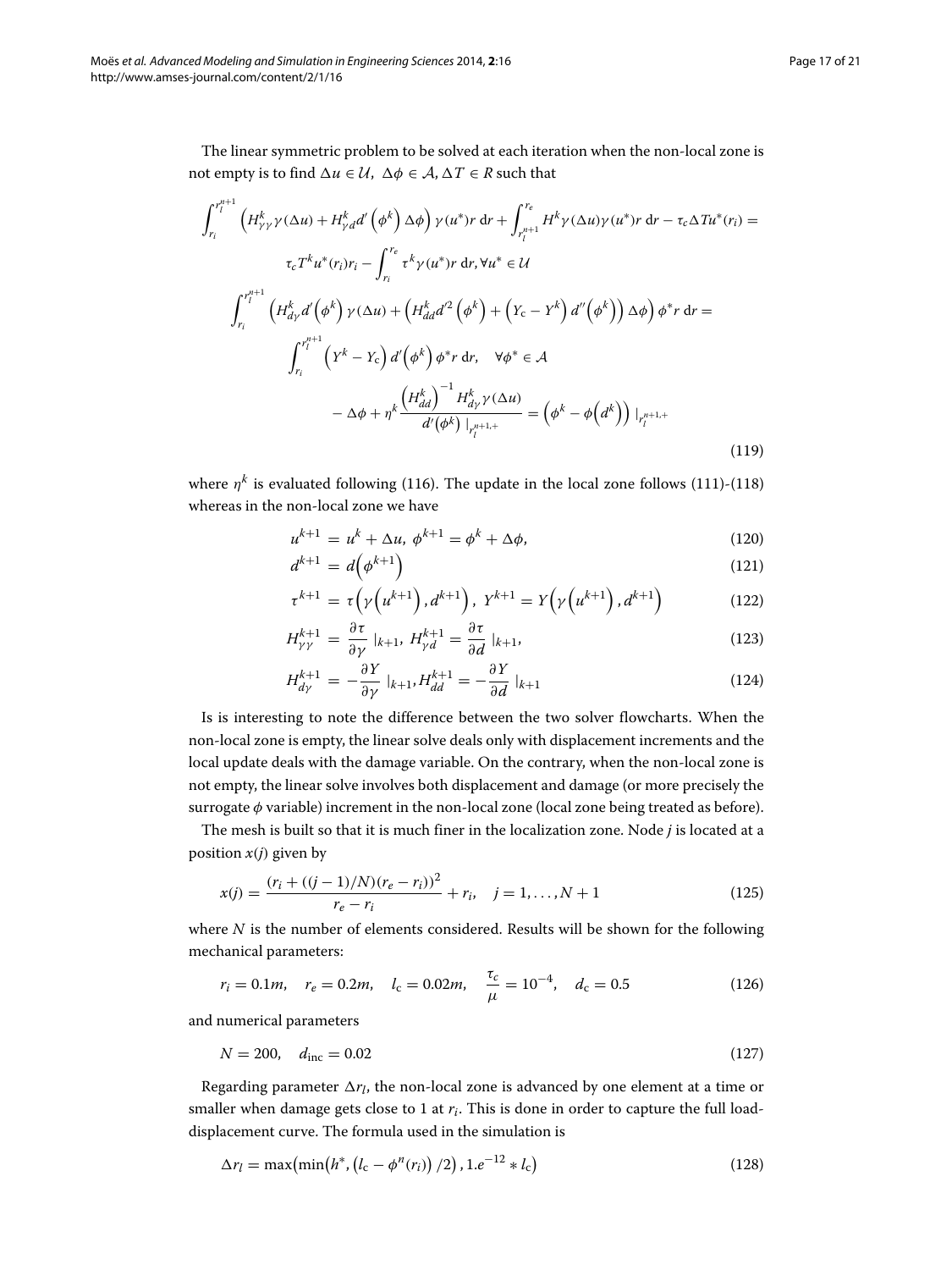Moës *et al. Advanced Modeling and Simulation in Engineering Sciences* 2014, **2**:16 Page 18 of 21 http://www.amses-journal.com/content/2/1/16



<span id="page-17-1"></span><span id="page-17-0"></span>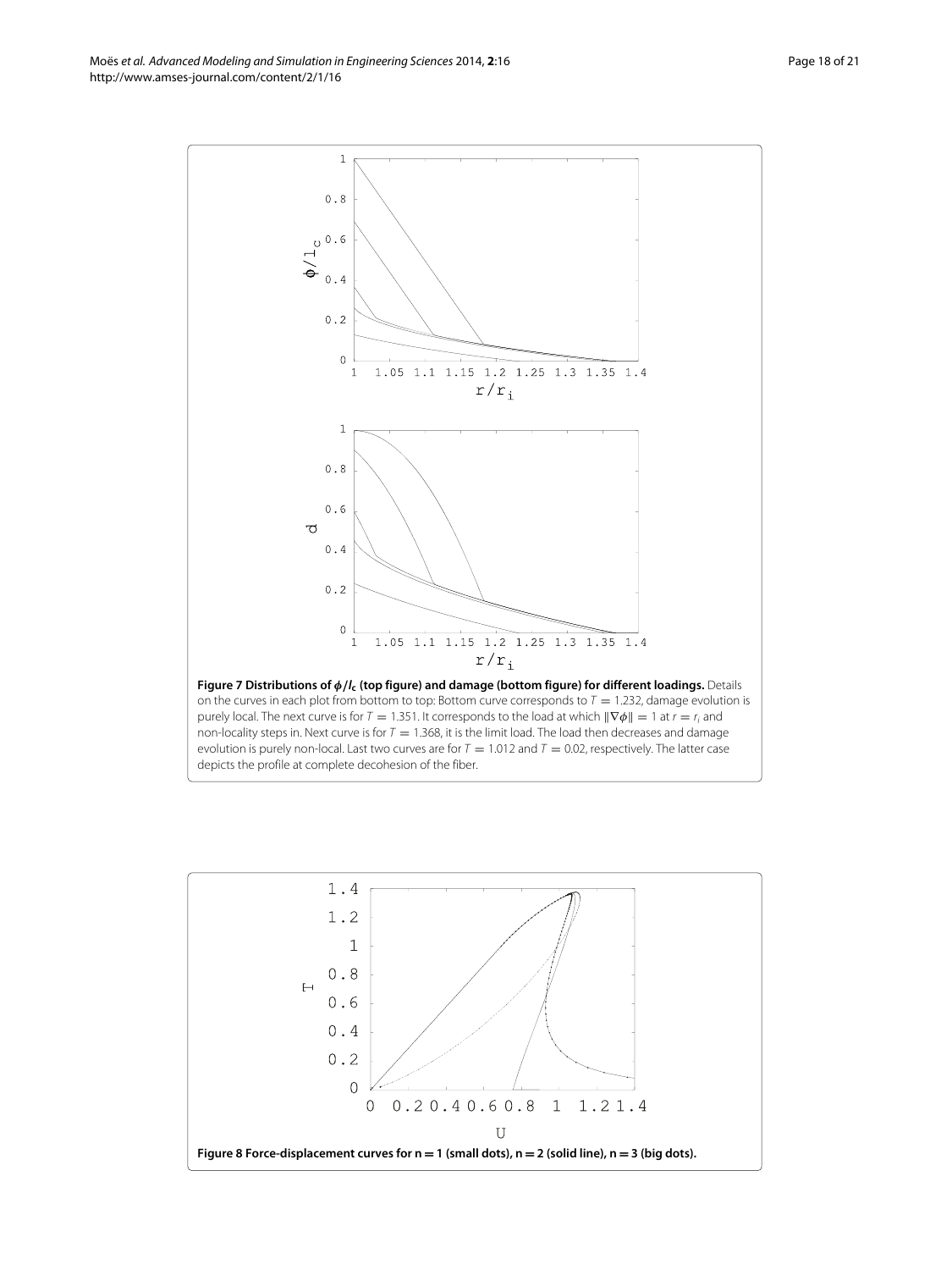

<span id="page-18-0"></span>where *h*∗ is the size of the element adjacent to the non-local zone at time step *n*. The initial  $(n = 0)$  non-local zone needs to be more than one-element for convergence. Between 5 and 10 elements are used.

As a final remark on the solver flowchart with the non-local zone, we noticed that in non-local zone update, it was more efficient (reduced number of iterations) to take  $\Delta \phi$  as the one ensuring damage continuity rather that picking the one coming from step 3.

#### **Discussion**

In Figure [6,](#page-11-0) the force-displacement curve in the case  $n = 2$  is shown. The figure indicates the different regime of the solution (pure elastic, local damage, coupled and pure nonlocal damage). Note that snap-back is taken into account automatically since the loading is not imposed but an unknown in the numerical scheme. Profiles of  $\phi$  and damage along the radius at different loads are depicted in Figure [7.](#page-17-0)

<span id="page-18-1"></span>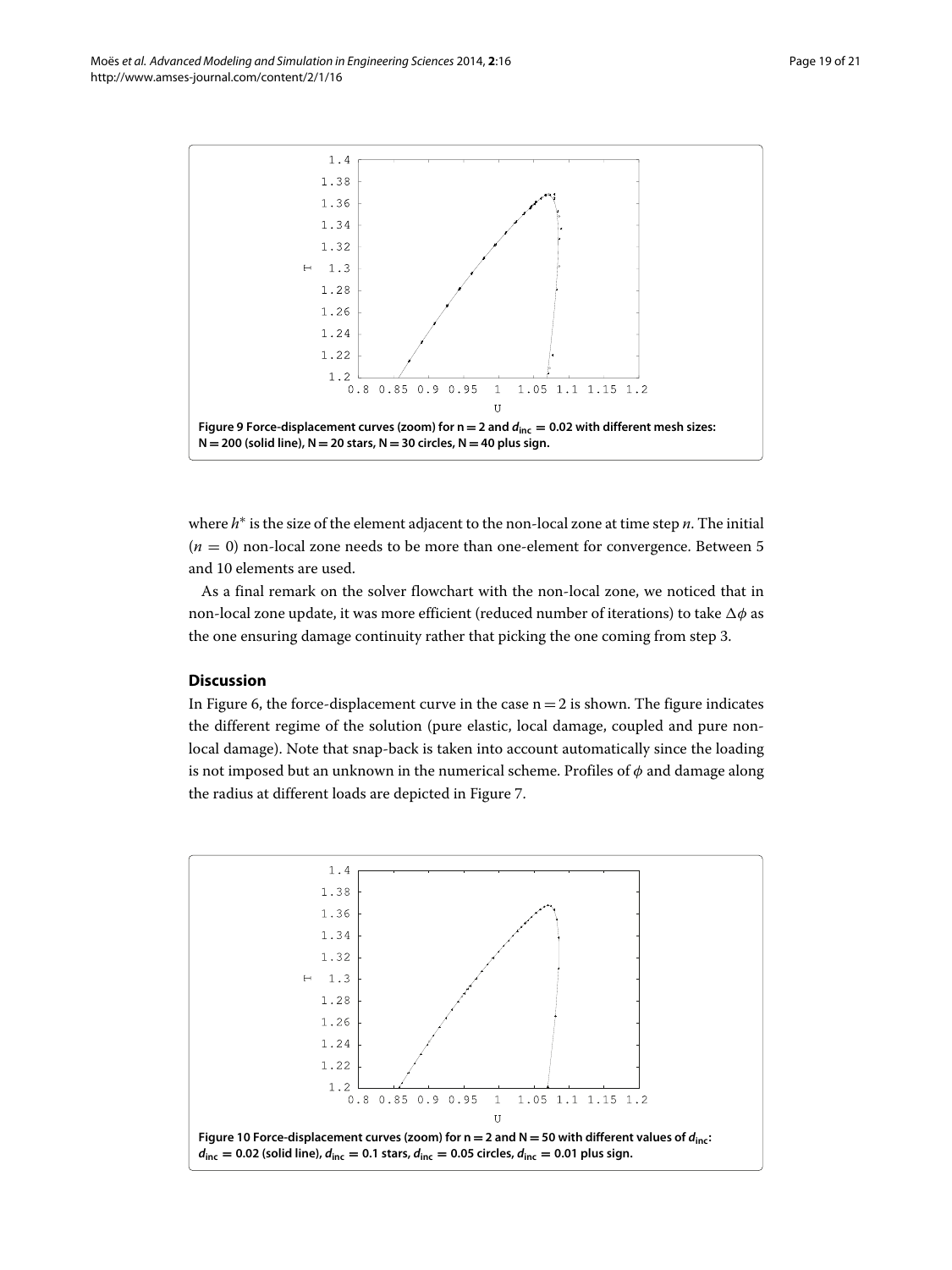Figure [8](#page-17-1) shows the influence of the delocalization parameter *n*. Plots confirm the analytical limit results [\(97\)](#page-13-1). As long as damage is purely local, all curves are superposed. As non-locality steps in, the delocalization parameters *n* plays a role.

Finally, in order to show the insensitivity of the model with respect to the discretization parameters *N*, *d*inc, we show Figure [9](#page-18-0) the influence of the choice of the *N* parameter (for the case  $n = 2$  and  $d_{inc} = 0.02$ ). In Figure [10,](#page-18-1) we show the influence of  $d_{inc}$  (for the case  $n = 2$  and  $N = 50$ ). Note that as expected, parameter  $d_{inc}$  has only an influence when damage is purely local (rising part of the curve). For both figures, a zoom was used. Otherwise, curves cannot be distinguished.

#### **Conclusions**

The Thick Level Set damage model allows coupling local damage evolution in some part of the domain to a non-local damage evolution in the localization zone. Damage gradient is bounded. The bound is reached in the non-local zone (localization zone) and not reached in the local one. The localization zone boundary is the main unknown in the model. It evolves ensuring damage continuity. A semi-analytical 1D solution has been developed showing different regimes in the solution (elastic, local damage, coupled local and non-local damage and finally pure non-local damage). The solution was plotted using a numerical scheme. This numerical scheme is ad hoc for the 1D problem considered. The corresponding numerical implementation for 2D and 3D cases will be the subject of a forthcoming publication.

#### **Competing interests**

The authors declare that they have no competing interests.

#### **Authors' contributions**

All authors contributed to the main ideas in the paper: the way to couple local and non-local evolutions of damage. NM came up with the analytical solution. NM and NC designed the 1D code to plot the results. All authors read and approved the final manuscript.

#### **Acknowledgements**

The support of the ERC Advanced Grant XLS no 291102 is greatfully acknowledged. Professor Antonio Huerta is also acknowledged for his advice.

#### **Author details**

<sup>1</sup> Ecole Centrale de Nantes, GeM Institute, UMR CNRS 6183, 1 Rue de la Noe, 44321 Nantes, France. <sup>2</sup> Lamsid, EDF-CEA-CNRS UMR 2832, Avenue du Général de Gaulle, 92141 Clamart, France.

#### Received: 25 April 2014 Accepted: 9 September 2014 Published online: 15 October 2014

#### **References**

- <span id="page-19-0"></span>1. Moës N, Stolz C, Bernard P-E, Chevaugeon N (2011) A level set based model for damage growth: the thick level set approach. Int J Numer Meth Eng 86:358–380
- <span id="page-19-1"></span>2. Bernard P-E, Moës N, Chevaugeon N (2012) Damage growth modeling using the Thick Level Set (TLS) approach: efficient discretization for quasi-static loadings. Comput Meth Appl Mech Eng 233–236:11–27
- <span id="page-19-2"></span>3. Stolz C, Moës N (2012) A new model of damage: a moving thick layer approach. Int J Fract 174:49–60
- <span id="page-19-3"></span>4. Stolz C, Moës N (2012) On the rate boundary value problem for damage modelization by Thick Level Set. In: ACOME 2012 Proceeding. Ho-Chi-Minh, Viet Nam.<http://hal.archives-ouvertes.fr/hal-00725635>
- <span id="page-19-4"></span>5. Karma A, Kessler D, Levine H (2001) Phase-field model of mode III dynamic fracture. Phys Rev Lett 87(4):045501
- 6. Miehe C, Welschinger F, Hofacker M (2010) Thermodynamically consistent phase-field models of fracture: Variational principles and multi-field FE implementations. Int J Numer Meth Eng 83(10):1273-1311
- <span id="page-19-5"></span>7. Spatschek R, Brener E, Karma A (2011) Phase field modeling of crack propagation. Phil Mag 91(1):75–95
- <span id="page-19-6"></span>8. Francfort GA, Marigo J-J (1998) Revisiting brittle fracture as an energy minimization problem. J Mech Phys Solid 46:1319–1412
- <span id="page-19-7"></span>9. Bourdin B, Francfort GA, Marigo J-J (2008) The Variational Approach to Fracture Vol. 91. pp 5–148, [http://link.](http://link.springer.com/10.1007/s10659-007-9107-3) [springer.com/10.1007/s10659-007-9107-3](http://link.springer.com/10.1007/s10659-007-9107-3)
- <span id="page-19-8"></span>10. Comi C, Mariani S, Perego U (2007) An extended FE strategy for transition from continuum damage to mode I cohesive crack propagation. Int. J. Numer. Anal. Meth. Geomech 31:213–238